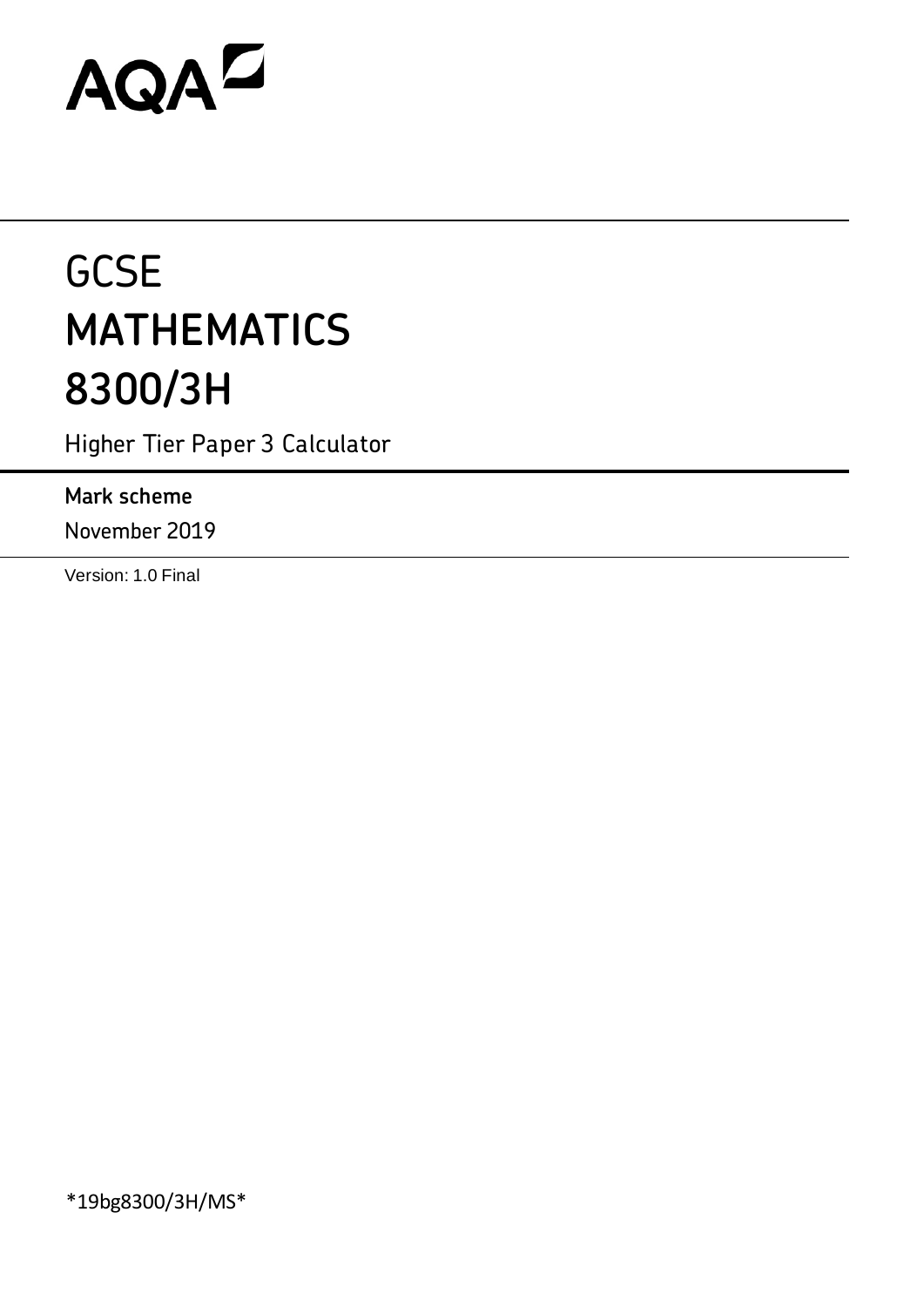Mark schemes are prepared by the Lead Assessment Writer and considered, together with the relevant questions, by a panel of subject teachers. This mark scheme includes any amendments made at the standardisation events which all associates participate in and is the scheme which was used by them in this examination. The standardisation process ensures that the mark scheme covers the students' responses to questions and that every associate understands and applies it in the same correct way. As preparation for standardisation each associate analyses a number of students' scripts. Alternative answers not already covered by the mark scheme are discussed and legislated for. If, after the standardisation process, associates encounter unusual answers which have not been raised they are required to refer these to the Lead Examiner.

It must be stressed that a mark scheme is a working document, in many cases further developed and expanded on the basis of students' reactions to a particular paper. Assumptions about future mark schemes on the basis of one year's document should be avoided; whilst the guiding principles of assessment remain constant, details will change, depending on the content of a particular examination paper.

Further copies of this mark scheme are available from aqa.org.uk

#### **Copyright information**

For confidentiality purposes acknowledgements of third-party material are published in a separate booklet which is available for free download from www.aqa.org.uk af ter the live examination series.

Copy right © 2019 AQA and its licensors. All rights reserved.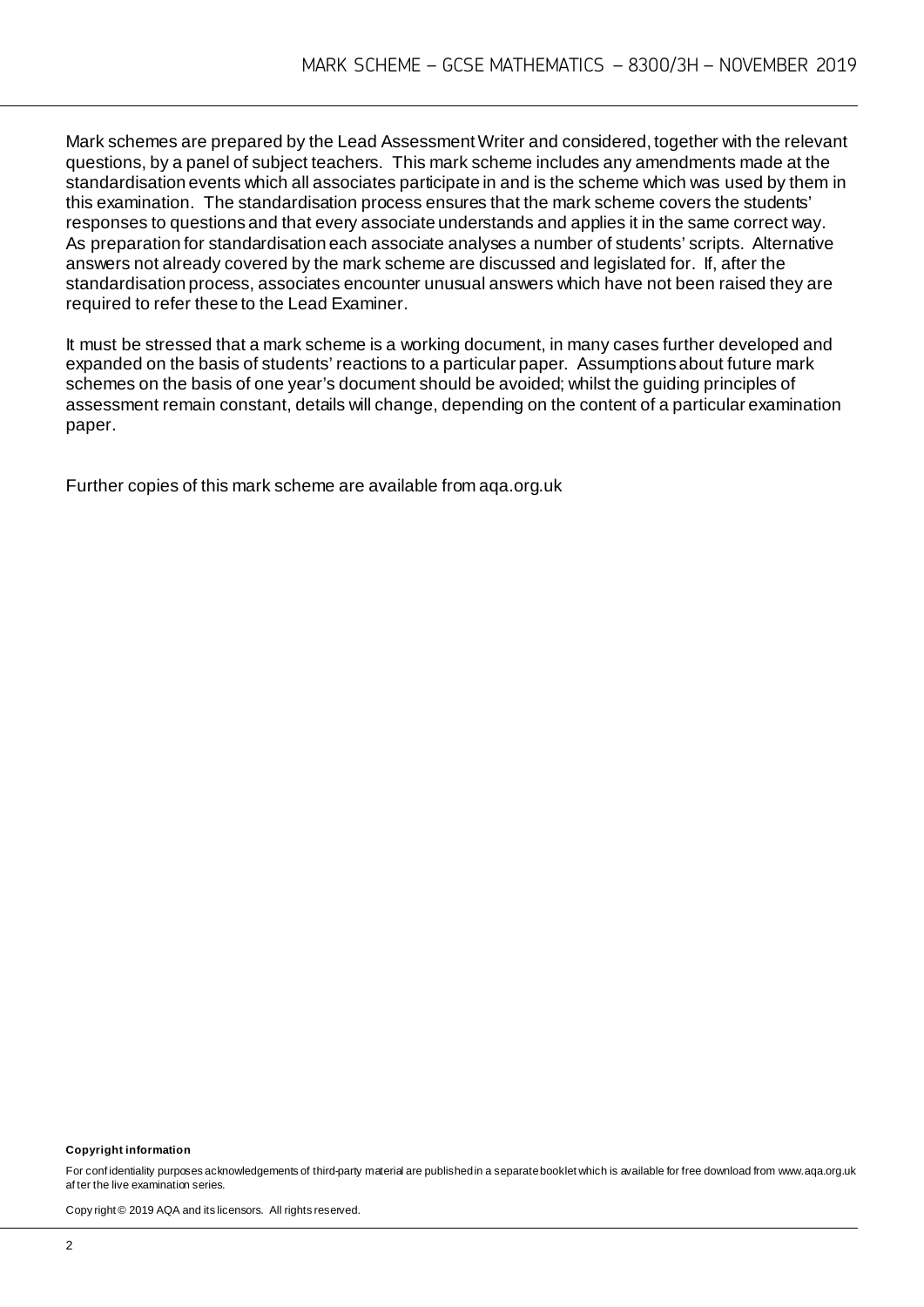#### **Glossary for Mark Schemes**

GCSE examinations are marked in such a way as to award positive achievement wherever possible. Thus, for GCSE Mathematics papers, marks are awarded under various categories.

If a student uses a method which is not explicitly covered by the mark scheme the same principles of marking should be applied. Credit should be given to any valid methods. Examiners should seek advice from their senior examiner if in any doubt.

| M               | Method marks are awarded for a correct method which could lead<br>to a correct answer.                                                       |
|-----------------|----------------------------------------------------------------------------------------------------------------------------------------------|
| A               | Accuracy marks are awarded when following on from a correct<br>method. It is not necessary to always see the method. This can be<br>implied. |
| B               | Marks awarded independent of method.                                                                                                         |
| ft              | Follow through marks. Marks awarded for correct working<br>following a mistake in an earlier step.                                           |
| <b>SC</b>       | Special case. Marks awarded for a common misinterpretation<br>which has some mathematical worth.                                             |
| M dep           | A method mark dependent on a previous method mark being<br>awarded.                                                                          |
| <b>B</b> dep    | A mark that can only be awarded if a previous independent mark<br>has been awarded.                                                          |
| <b>oe</b>       | Or equivalent. Accept answers that are equivalent.                                                                                           |
|                 | eg accept 0.5 as well as $\frac{1}{2}$                                                                                                       |
| [a, b]          | Accept values between a and b inclusive.                                                                                                     |
| [a, b)          | Accept values $a \leq$ value $\leq b$                                                                                                        |
| 3.14            | Accept answers which begin 3.14 eg 3.14, 3.142, 3.1416                                                                                       |
| Use of brackets | It is not necessary to see the bracketed work to award the marks.                                                                            |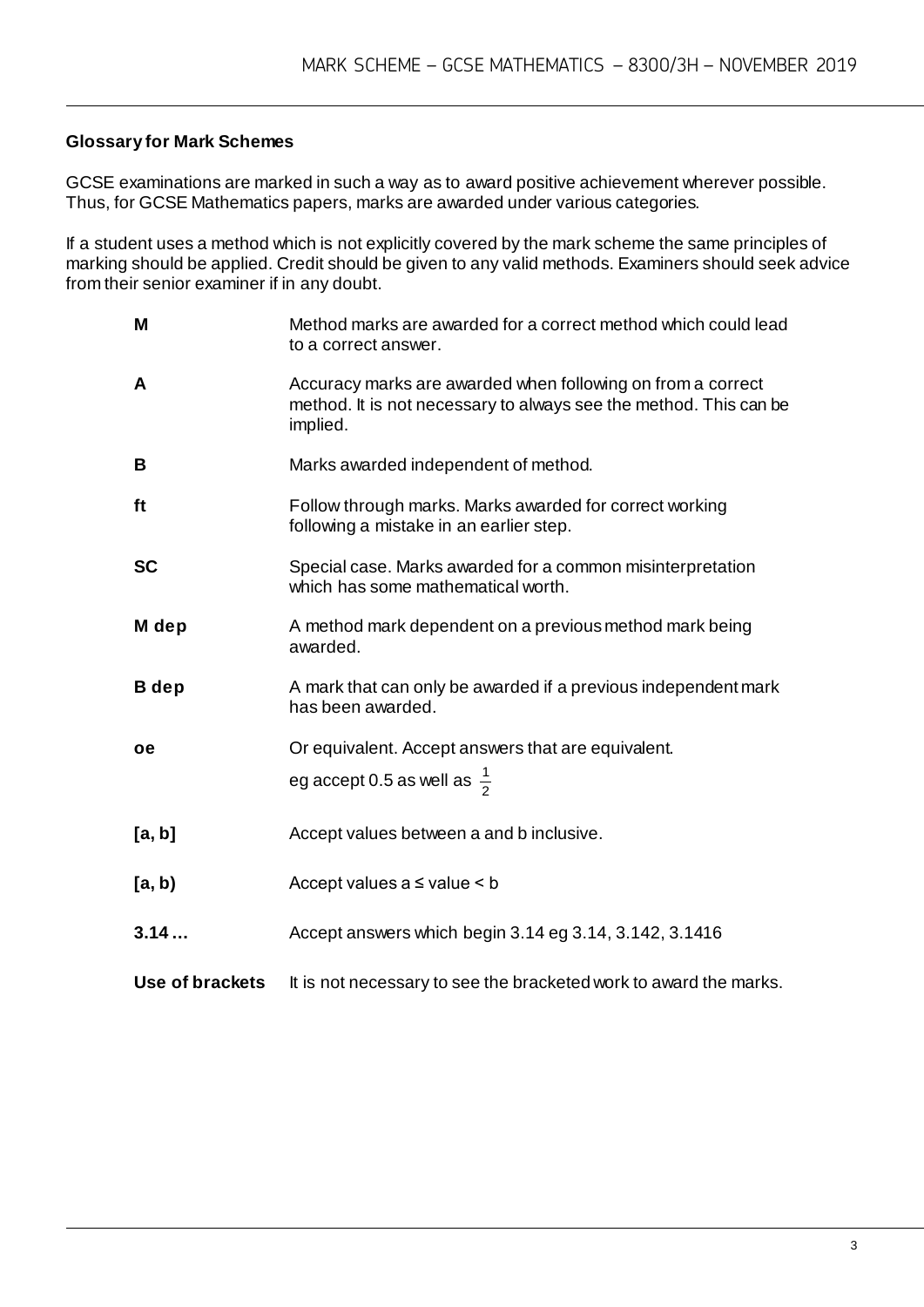#### Examiners should consistently apply the following principles

#### **Diagrams**

Diagrams that have working on them should be treated like normal responses. If a diagram has been written on but the correct response is within the answer space, the work within the answer space should be marked. Working on diagrams that contradicts work within the answer space is not to be considered as choice but as working, and is not, therefore, penalised.

#### **Responses which appear to come from incorrect methods**

Whenever there is doubt as to whether a student has used an incorrect method to obtain an answer, as a general principle, the benefit of doubt must be given to the student. In cases where there is no doubt that the answer has come from incorrect working then the student should be penalised.

#### **Questions which ask students to show working**

Instructions on marking will be given but usually marks are not awarded to students who show no working.

#### **Questions which do not ask students to show working**

As a general principle, a correct response is awarded full marks.

#### **Misread or miscopy**

Students often copy values from a question incorrectly. If the examiner thinks that the student has made a genuine misread, then only the accuracy marks (A or B marks), up to a maximum of 2 marks are penalised. The method marks can still be awarded.

#### **Further work**

Once the correct answer has been seen, further working may be ignored unless it goes on to contradict the correct answer.

#### **Choice**

When a choice of answers and/or methods is given, mark each attempt. If both methods are valid then M marks can be awarded but any incorrect answer or method would result in marks being lost.

#### **Work not replaced**

Erased or crossed out work that is still legible should be marked.

#### **Work replaced**

Erased or crossed out work that has been replaced is not awarded marks.

#### **Premature approximation**

Rounding off too early can lead to inaccuracy in the final answer. This should be penalised by 1 mark unless instructed otherwise.

#### **Continental notation**

Accept a comma used instead of a decimal point (for example, in measurements or currency), provided that it is clear to the examiner that the student intended it to be a decimal point.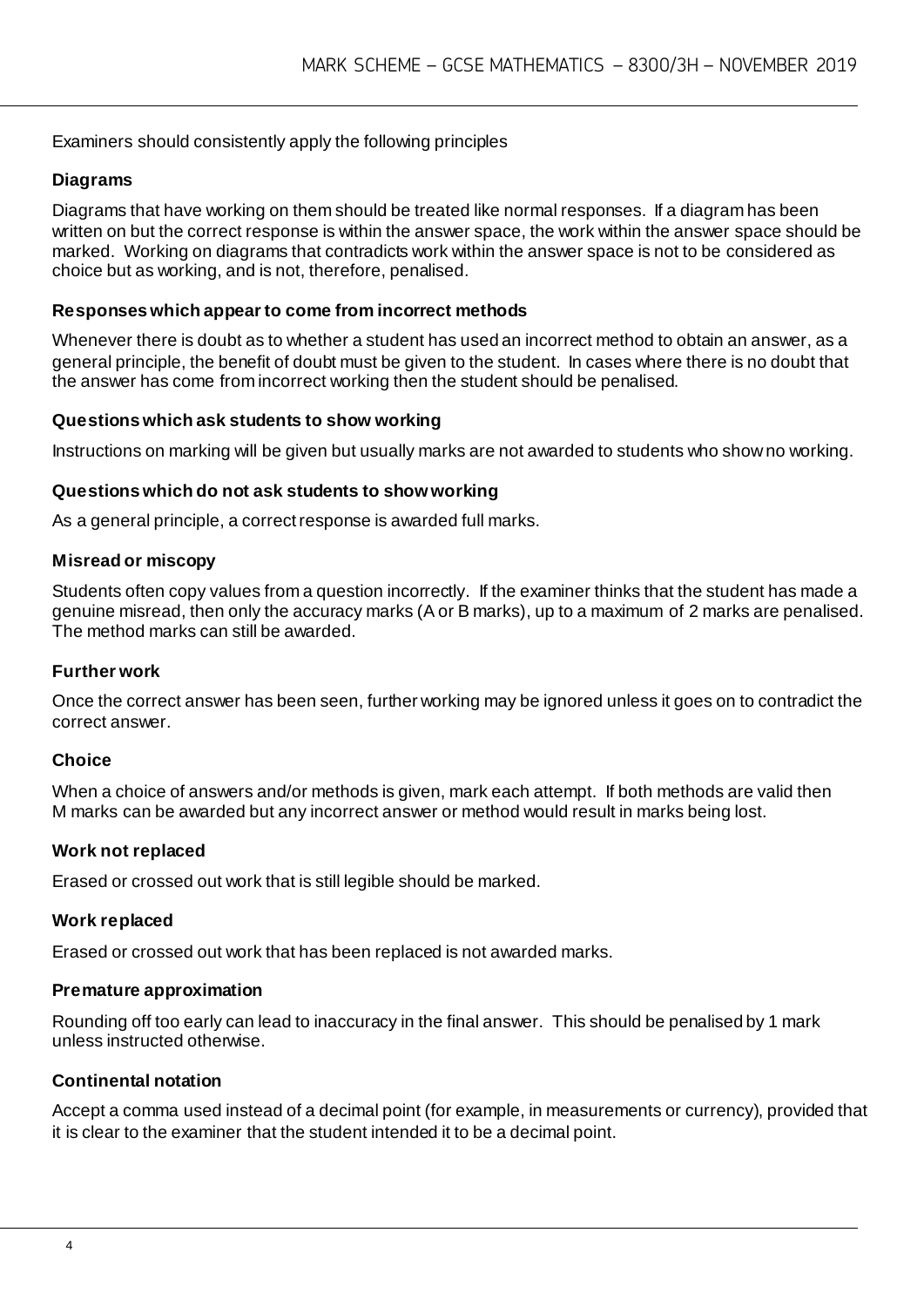| Question                | Answer                | <b>Mark</b> | <b>Comments</b> |
|-------------------------|-----------------------|-------------|-----------------|
|                         |                       |             |                 |
|                         | 0.26                  | <b>B1</b>   |                 |
|                         |                       |             |                 |
| $\overline{2}$          | $rac{3}{2}$           | <b>B1</b>   |                 |
|                         |                       |             |                 |
| 3                       | $-2x$                 | <b>B1</b>   |                 |
|                         |                       |             |                 |
| $\overline{\mathbf{4}}$ | $6.365 \le x < 6.375$ | <b>B1</b>   |                 |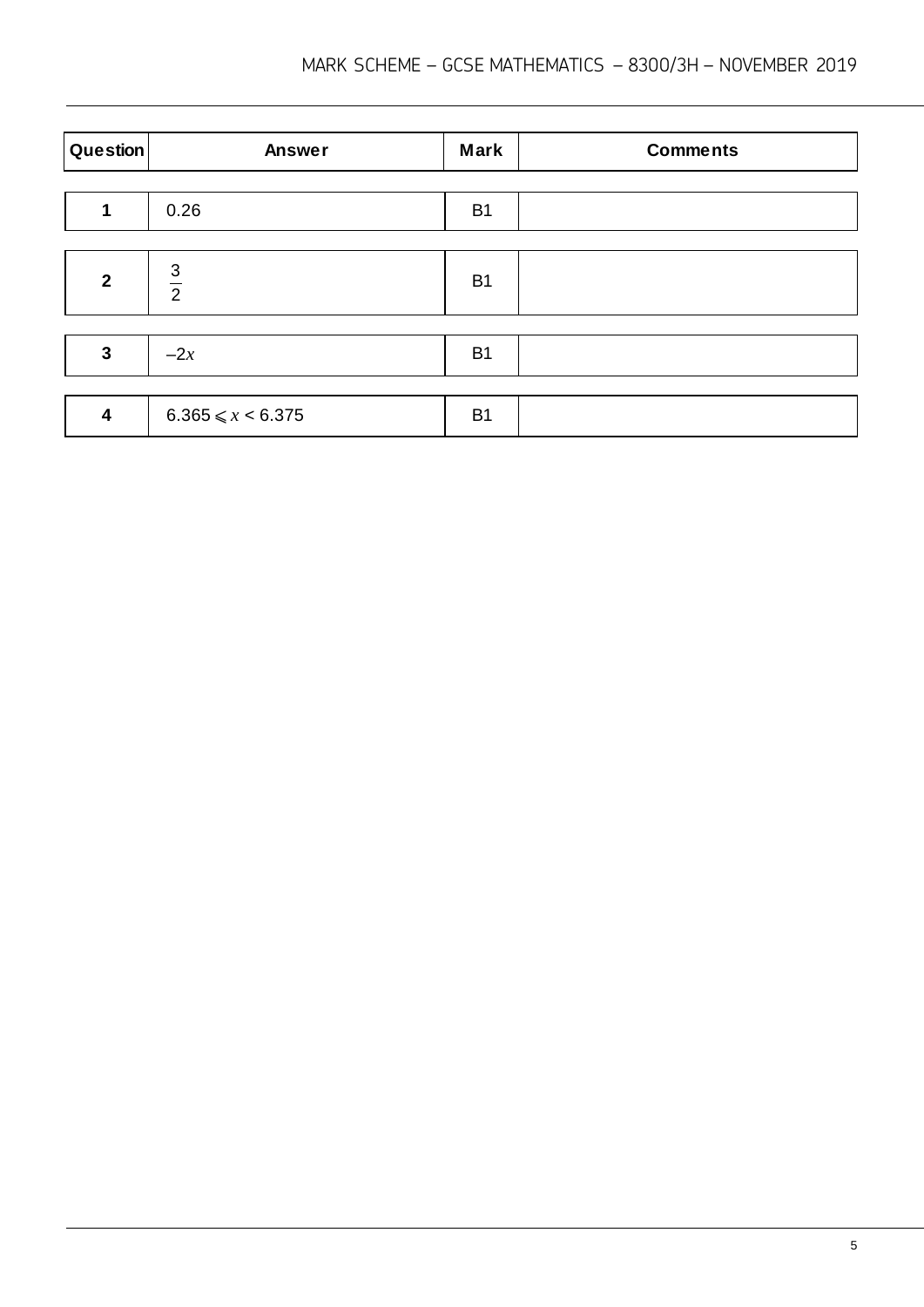| Question | <b>Answer</b>                                                                                                          | <b>Mark</b>    | <b>Comments</b>                                                                                                           |               |  |
|----------|------------------------------------------------------------------------------------------------------------------------|----------------|---------------------------------------------------------------------------------------------------------------------------|---------------|--|
|          | <b>Alternative method 1</b>                                                                                            |                |                                                                                                                           |               |  |
|          | $7x - 3x = 36 - 16$                                                                                                    |                | oe elimination of one variable                                                                                            |               |  |
|          |                                                                                                                        | M <sub>1</sub> | implied by $4x = n$ ,<br>where $n < 36$ and $n \neq 16$                                                                   |               |  |
|          | $4x = 20$ or $x = 5$                                                                                                   | A <sub>1</sub> | oe                                                                                                                        |               |  |
|          | $y = 0.5$                                                                                                              | A1             | oe                                                                                                                        |               |  |
|          | <b>Alternative method 2</b>                                                                                            |                |                                                                                                                           |               |  |
|          | $7 \times 2y - 3 \times 2y = 7 \times 16 - 3 \times 36$                                                                |                | oe elimination of one variable                                                                                            |               |  |
|          | or<br>$14y - 6y = 112 - 108$                                                                                           | M1             | implied by $21x + 14y = 112$ and<br>$21x + 6y = 108$ followed by $8y = n$ ,<br>where $n < 112$ and $n \neq 36$ , 16 or 20 |               |  |
|          | $8y = 4$ or $y = 0.5$                                                                                                  | A <sub>1</sub> | oe                                                                                                                        |               |  |
|          | $x = 5$                                                                                                                | A <sub>1</sub> |                                                                                                                           |               |  |
|          | <b>Alternative method 3</b>                                                                                            |                |                                                                                                                           |               |  |
| 5        | $36 - 7x = 16 - 3x$                                                                                                    |                | oe elimination of one variable                                                                                            |               |  |
|          | or $\frac{36-2y}{7} = \frac{16-2y}{3}$                                                                                 | M1             |                                                                                                                           |               |  |
|          | $4x = 20$ or $x = 5$                                                                                                   | A <sub>1</sub> | oe collects terms                                                                                                         |               |  |
|          | or $8y = 4$ or $y = 0.5$                                                                                               |                | οe                                                                                                                        |               |  |
|          | $x = 5$ and $y = 0.5$                                                                                                  | A <sub>1</sub> | oe                                                                                                                        |               |  |
|          | <b>Additional Guidance</b>                                                                                             |                |                                                                                                                           |               |  |
|          | $x = 5$ and $y = 0.5$                                                                                                  |                |                                                                                                                           | <b>M1A1A1</b> |  |
|          | One correct value with one incorrect value (or no second value) and no<br>working eg $x = 5$ and $y = 2$ or eg $x = 5$ |                |                                                                                                                           | M1A1A0        |  |
|          | Embedded, correct values in both equations                                                                             |                |                                                                                                                           | M1A1A0        |  |
|          | eg $7 \times 5 + 2 \times 0.5 = 36$ and $3 \times 5 + 2 \times 0.5 = 16$                                               |                |                                                                                                                           |               |  |
|          | Embedded, correct values in one equation only                                                                          |                |                                                                                                                           | M1A0A0        |  |
|          | eg $7 \times 5 + 2 \times 0.5 = 36$                                                                                    |                |                                                                                                                           |               |  |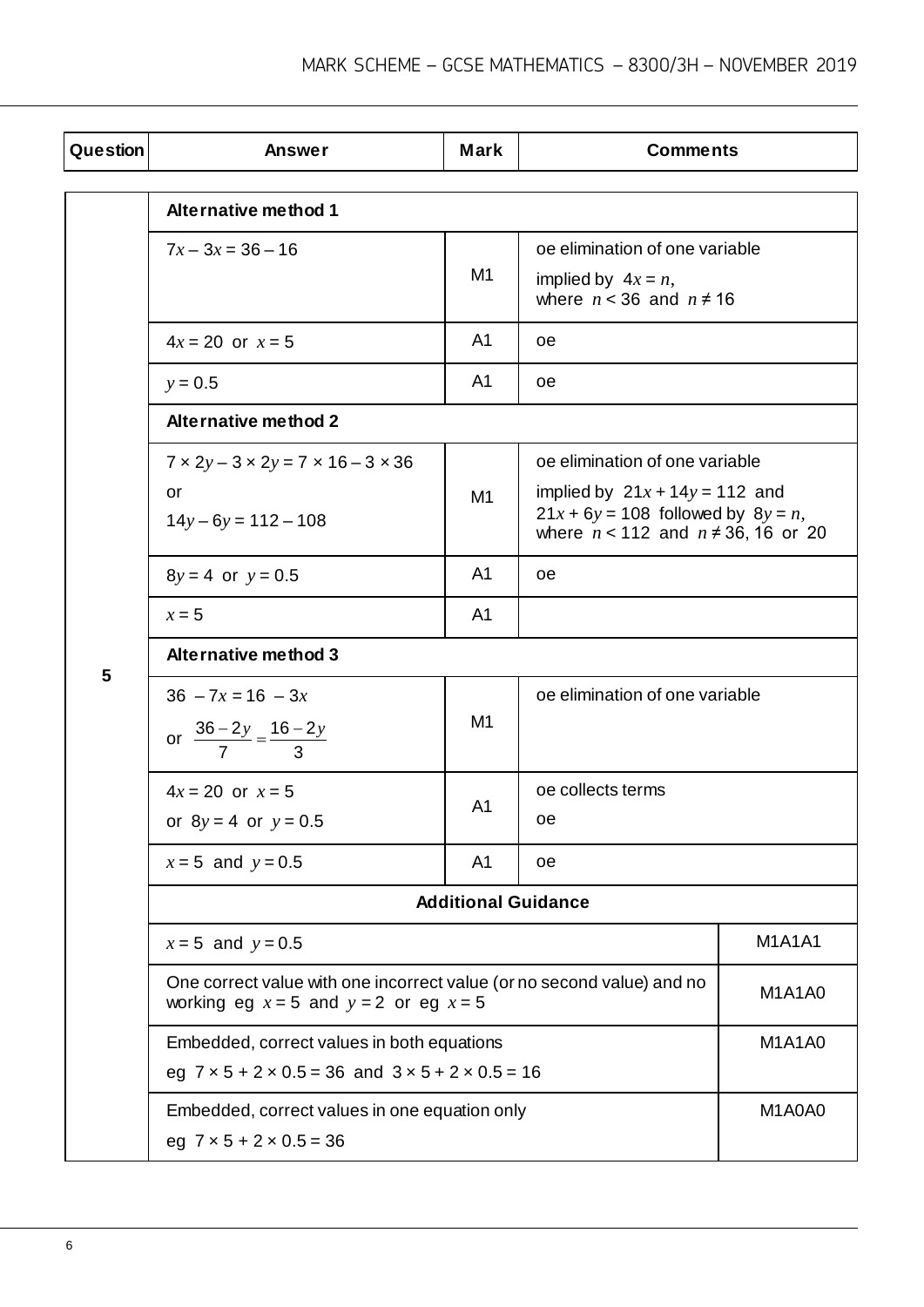| Question | <b>Answer</b>                        | <b>Mark</b> | <b>Comments</b> |        |
|----------|--------------------------------------|-------------|-----------------|--------|
|          |                                      |             |                 |        |
|          | $3 \times 18$ or 54                  |             | oe              |        |
|          | or                                   |             |                 |        |
|          | $2 \times 18 + 14$ or 50             |             |                 |        |
|          | or                                   |             |                 |        |
|          | $18 + 3 \times 14$ or 60             | M1          |                 |        |
|          | or                                   |             |                 |        |
|          | $4 \times 14$ or 56                  |             |                 |        |
|          | or                                   |             |                 |        |
|          | $1 - 0.25$ or 0.75 seen              |             |                 |        |
| 6(a)     | $3 \times 18 \times (1 - 0.25)$      |             | oe              |        |
|          | or $3 \times 18 \times 0.75$ or 40.5 |             |                 |        |
|          | or                                   | M1dep       |                 |        |
|          | $18 \times (1 - 0.25)$               |             |                 |        |
|          | or $18 \times 0.75$ or $13.5(0)$     |             |                 |        |
|          | 40.50                                | A1          | condone £40.50p |        |
|          | <b>Additional Guidance</b>           |             |                 |        |
|          | 40.5 on answer line                  |             |                 | M1M1A0 |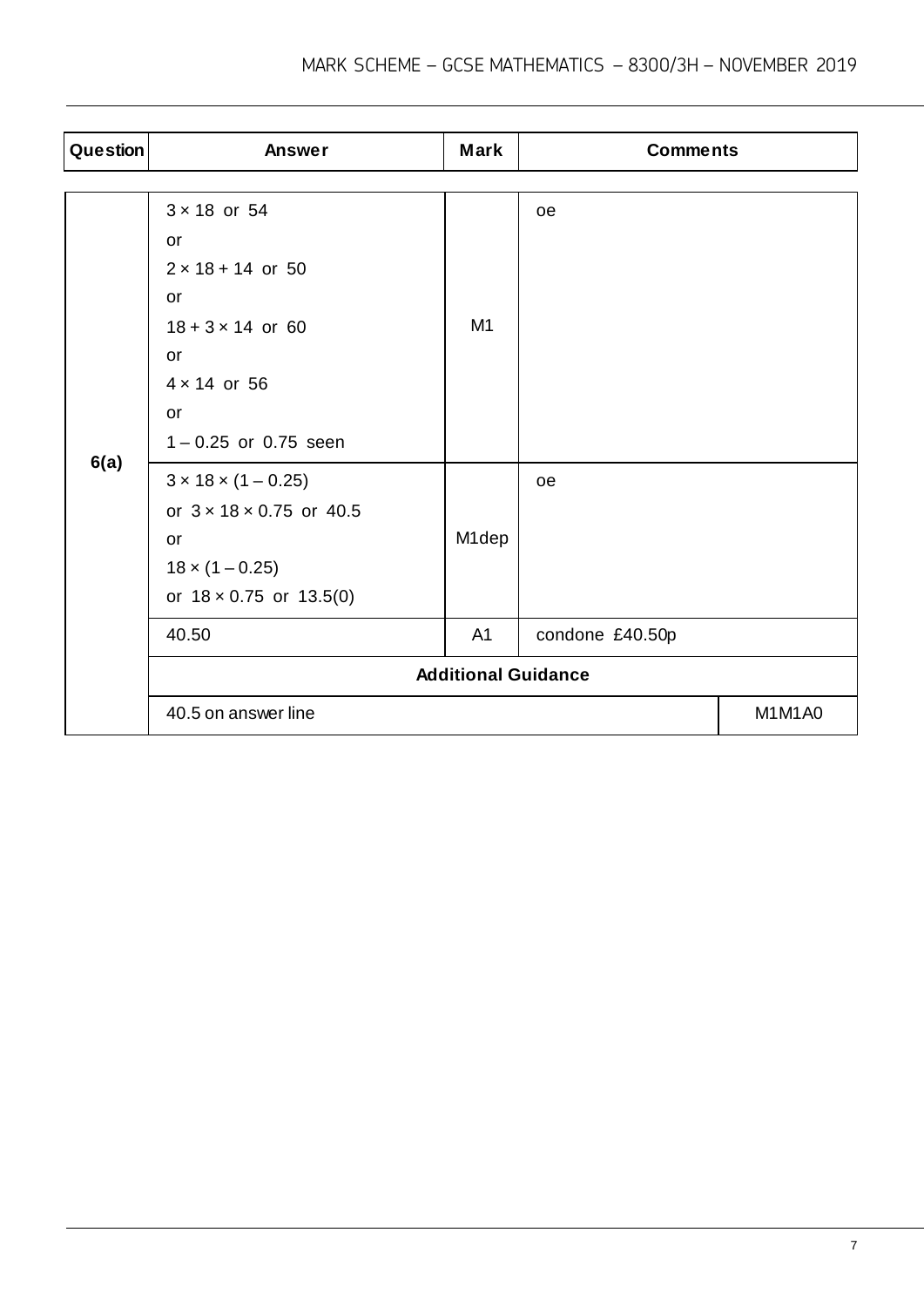| <b>Question</b> | <b>Answer</b>                                           | <b>Mark</b>                | <b>Comments</b>                                                  |                |
|-----------------|---------------------------------------------------------|----------------------------|------------------------------------------------------------------|----------------|
|                 |                                                         |                            |                                                                  |                |
|                 | Should have multiplied 15 by 6                          |                            | oe eg $15 \times 6$                                              |                |
|                 | or                                                      | <b>B1</b>                  | $\frac{240 \times 600}{1000}$ or $\frac{144000}{1000}$<br>accept |                |
|                 | 90                                                      |                            | $40 \times 40$                                                   | 1600           |
|                 |                                                         | <b>Additional Guidance</b> |                                                                  |                |
|                 | Ignore irrelevant statements alongside a correct answer |                            |                                                                  |                |
|                 | $15 \times 6$ seen but evaluated incorrectly            |                            |                                                                  | <b>B1</b>      |
|                 | Should have multiplied not added                        |                            |                                                                  | <b>B1</b>      |
|                 | Should have multiplied at the end                       |                            |                                                                  | <b>B1</b>      |
| 6(b)            | Adding was wrong                                        |                            |                                                                  | <b>B1</b>      |
|                 | He has added                                            |                            |                                                                  | <b>B1</b>      |
|                 | Times the number for length and width                   |                            |                                                                  | <b>B1</b>      |
|                 | Times the length and width                              |                            |                                                                  | B <sub>0</sub> |
|                 | Calculation at the end is wrong                         |                            |                                                                  | B <sub>0</sub> |
|                 | Should have multiplied                                  |                            |                                                                  | B <sub>0</sub> |
|                 | Needs to work out the area                              |                            |                                                                  | B <sub>0</sub> |
|                 | 21 is wrong                                             |                            |                                                                  | B <sub>0</sub> |
|                 | Answer is wrong                                         |                            |                                                                  | B <sub>0</sub> |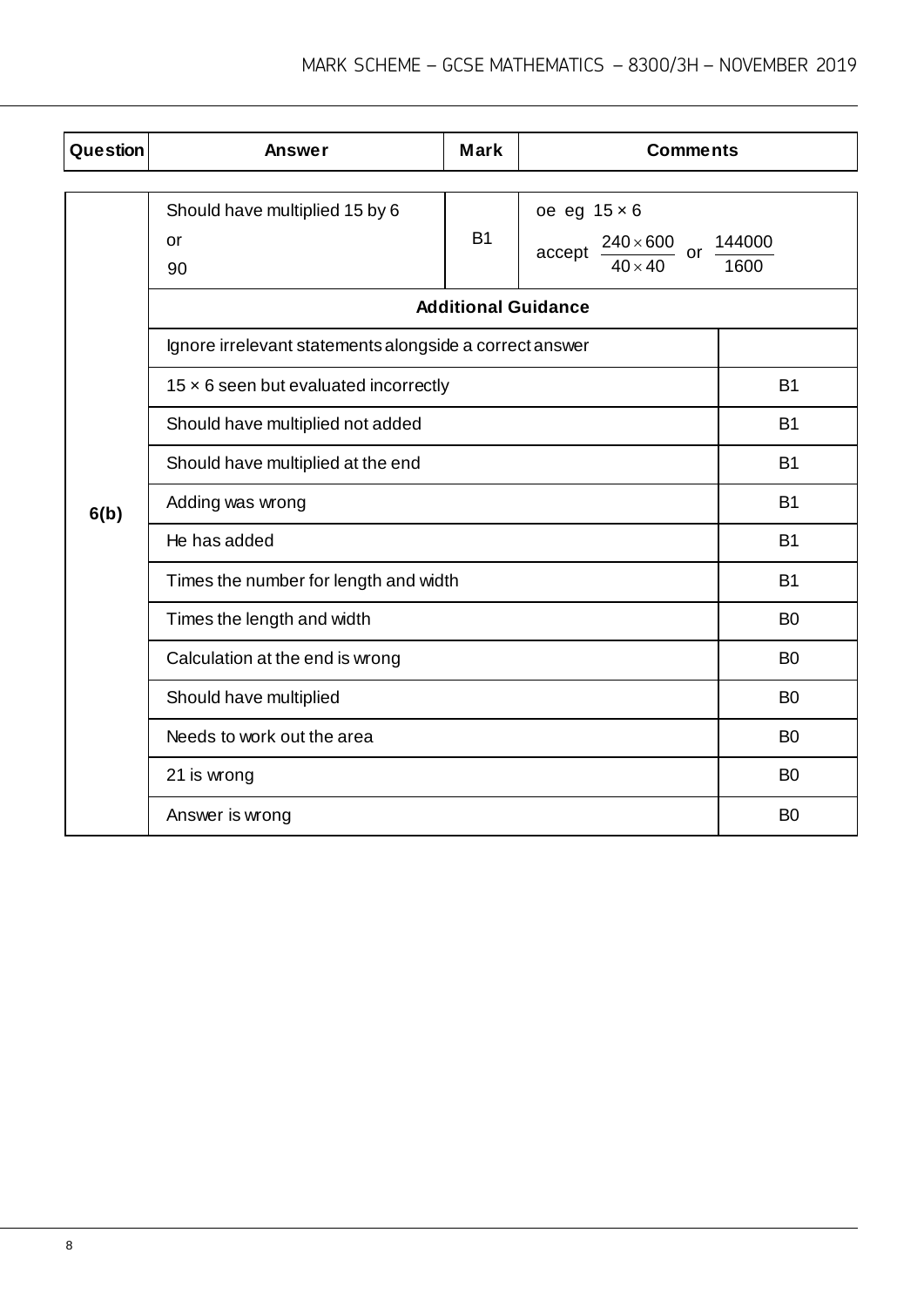| <b>Question</b> | <b>Answer</b>                                                                                                                                                                                                                                                                                       | <b>Mark</b>                | <b>Comments</b>                                                                 |  |
|-----------------|-----------------------------------------------------------------------------------------------------------------------------------------------------------------------------------------------------------------------------------------------------------------------------------------------------|----------------------------|---------------------------------------------------------------------------------|--|
|                 | Side of length [7.8, 8.2] cm drawn                                                                                                                                                                                                                                                                  | <b>B1</b>                  |                                                                                 |  |
|                 | Correct construction with<br>intersecting arcs, same radius as<br>their base $\pm 2$ mm to identify the<br>third vertex                                                                                                                                                                             |                            |                                                                                 |  |
| $\overline{7}$  | or<br>correct construction with<br>intersecting arcs, equal radii $\pm 2$<br>mm, line drawn at 60° and third<br>vertex correctly positioned<br>or<br>correct construction with<br>intersecting arcs, equal radii $\pm 2$<br>mm and construction arc drawn to<br>correctly identify the third vertex | M1                         | or<br>or                                                                        |  |
|                 | Triangle with equal sides [7.8, 8.2],<br>with correct construction seen                                                                                                                                                                                                                             | A <sub>1ft</sub>           | ft B0M1 triangle with equal sides $\pm 2$<br>mm, with correct construction seen |  |
|                 |                                                                                                                                                                                                                                                                                                     | <b>Additional Guidance</b> |                                                                                 |  |
|                 | No construction arcs drawn can score a maximum of B1                                                                                                                                                                                                                                                |                            |                                                                                 |  |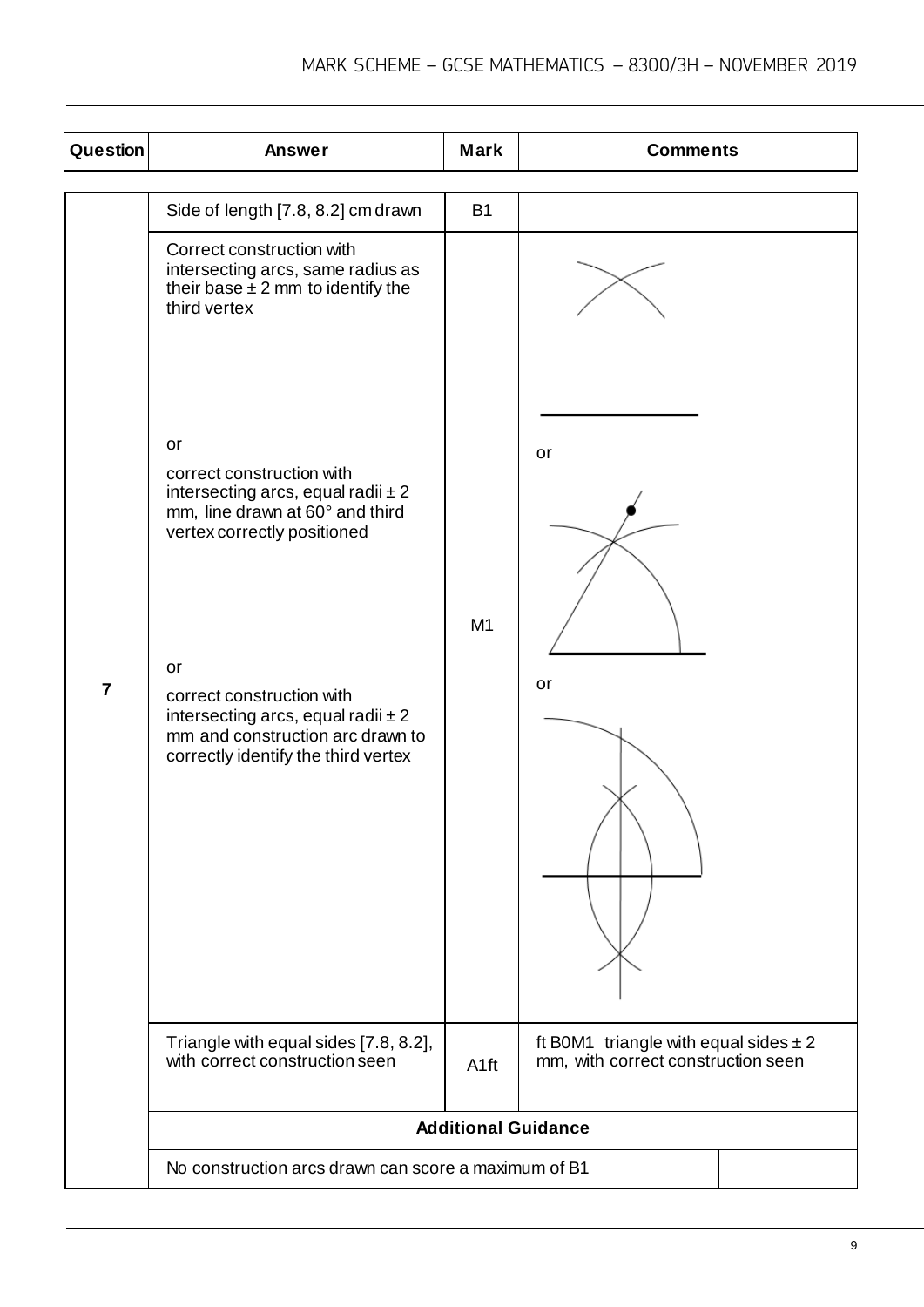| Question | <b>Answer</b>                               | <b>Mark</b>    | <b>Comments</b> |               |  |
|----------|---------------------------------------------|----------------|-----------------|---------------|--|
|          |                                             |                |                 |               |  |
|          | $\frac{2}{5}$ x 35 or $\frac{3}{8}$ x 48    | M <sub>1</sub> | oe              |               |  |
|          | 14 or 18                                    | A <sub>1</sub> |                 |               |  |
| 8(a)     | 32                                          | A <sub>1</sub> |                 |               |  |
|          | <b>Additional Guidance</b>                  |                |                 |               |  |
|          | Do not ignore further working after 32 seen |                |                 |               |  |
|          | $\frac{32}{83}$<br>on answer line           |                |                 | <b>M1A1A0</b> |  |

|      | <b>Alternative method 1</b>                                                                                    |                  |                                                          |  |
|------|----------------------------------------------------------------------------------------------------------------|------------------|----------------------------------------------------------|--|
|      | $35 + 48 -$ their 32<br>or<br>$35 -$ their $14 + 48 -$ their 18 or 51                                          | M1               | oe their $32$ from (a)<br>their 14 and their 18 from (a) |  |
| 8(b) | $\frac{51}{83}$<br>or $0.61(4)$ or $61(.4)$ %                                                                  | A <sub>1ft</sub> | ft their $32$ from (a)                                   |  |
|      | <b>Alternative method 2</b>                                                                                    |                  |                                                          |  |
|      | $\left(1-\frac{2}{5}\right) \times 35 + \left(1-\frac{3}{8}\right) \times 48$                                  |                  | oe                                                       |  |
|      | or $\frac{3}{5} \times 35 + \frac{5}{8} \times 48$                                                             | M1               |                                                          |  |
|      | or $21 + 30$                                                                                                   |                  |                                                          |  |
|      | $\frac{51}{83}$ or 0.61(4) or 61(.4)%                                                                          | A <sub>1</sub>   |                                                          |  |
|      | <b>Additional Guidance</b>                                                                                     |                  |                                                          |  |
|      | Ignore incorrect conversion if correct fraction seen                                                           |                  |                                                          |  |
|      | If their answer in part (a) is a fraction, only allow follow through if their<br>numerator is used in part (b) |                  |                                                          |  |
|      | Alt 1 ft decimal or percentage answers accept rounding to at least 2 sf                                        |                  |                                                          |  |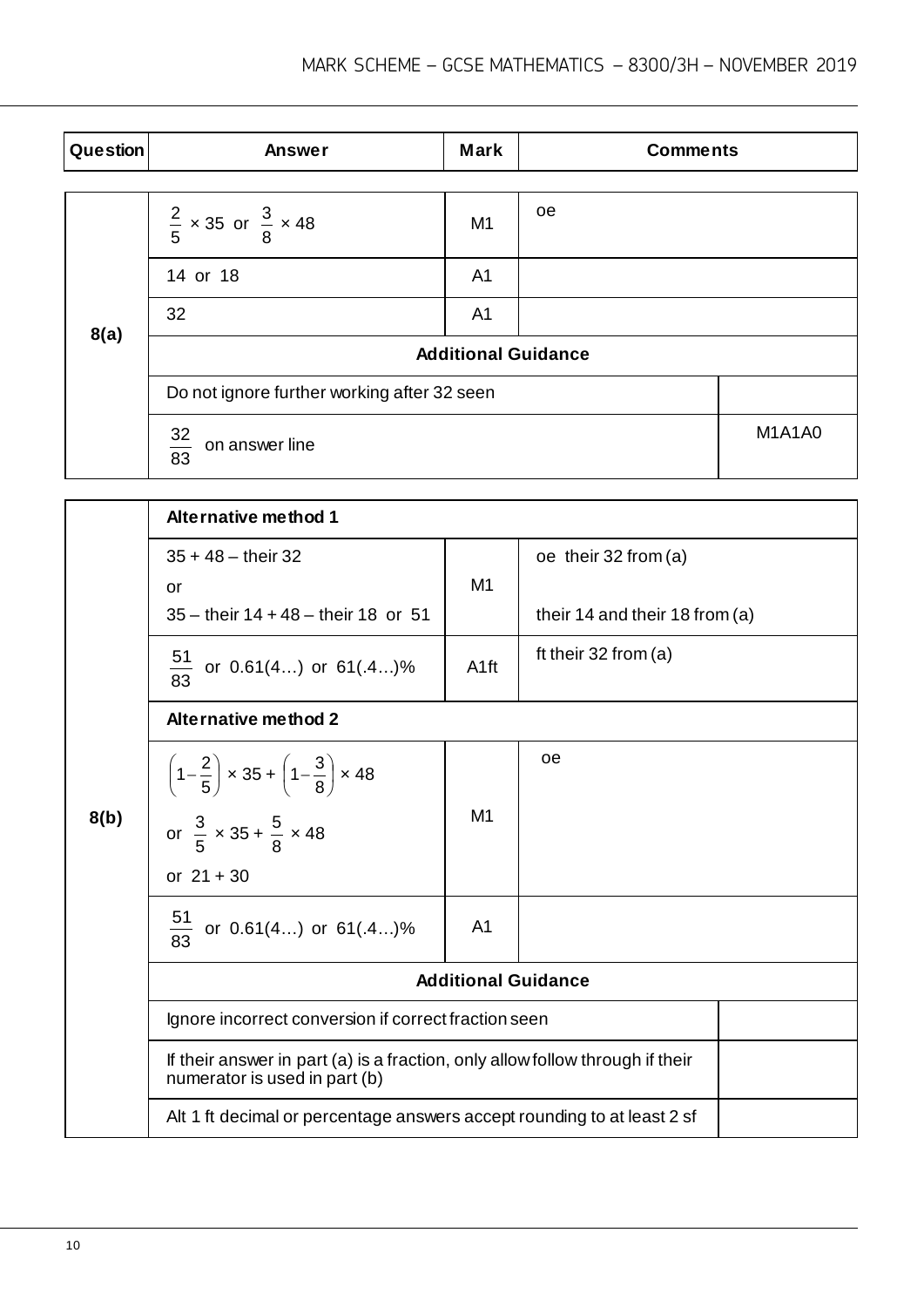| Question         | <b>Answer</b>                                                                        | <b>Mark</b>        | <b>Comments</b>                           |        |
|------------------|--------------------------------------------------------------------------------------|--------------------|-------------------------------------------|--------|
|                  | <b>Alternative method 1</b>                                                          |                    |                                           |        |
|                  | $\frac{450}{65-35}$ or $\frac{450}{30}$ or 15                                        | M1                 | <b>oe</b>                                 |        |
|                  | $(360 - 65 - 35) \times$ their 15                                                    |                    | <b>oe</b>                                 |        |
|                  | or $260 \times$ their 15                                                             | M1dep              | M2 $\frac{260}{30}$ × 450 or 8.66() × 450 |        |
|                  |                                                                                      |                    | or $8.67 \times 450$                      |        |
|                  | 3900                                                                                 | A <sub>1</sub>     |                                           |        |
|                  | <b>Alternative method 2</b>                                                          |                    |                                           |        |
| $\boldsymbol{9}$ | $\frac{360}{65-35}$ × 450 or $\frac{360}{30}$ × 450<br>or 12 × 450 or 5400           | M <sub>1</sub>     | oe                                        |        |
|                  | $\frac{360 - 65 - 35}{100}$ x their 5400<br>360<br>or $\frac{260}{360}$ × their 5400 | M <sub>1</sub> dep | oe eg 0.72() x their 5400                 |        |
|                  | 3900                                                                                 | A <sub>1</sub>     |                                           |        |
|                  | <b>Additional Guidance</b>                                                           |                    |                                           |        |
|                  | $260 \div 30 = 8.6$ and $8.6 \times 450$ fully correct working seen                  |                    |                                           | M1M1A0 |
|                  |                                                                                      |                    |                                           |        |
| 10               | $\div 8$                                                                             | <b>B1</b>          |                                           |        |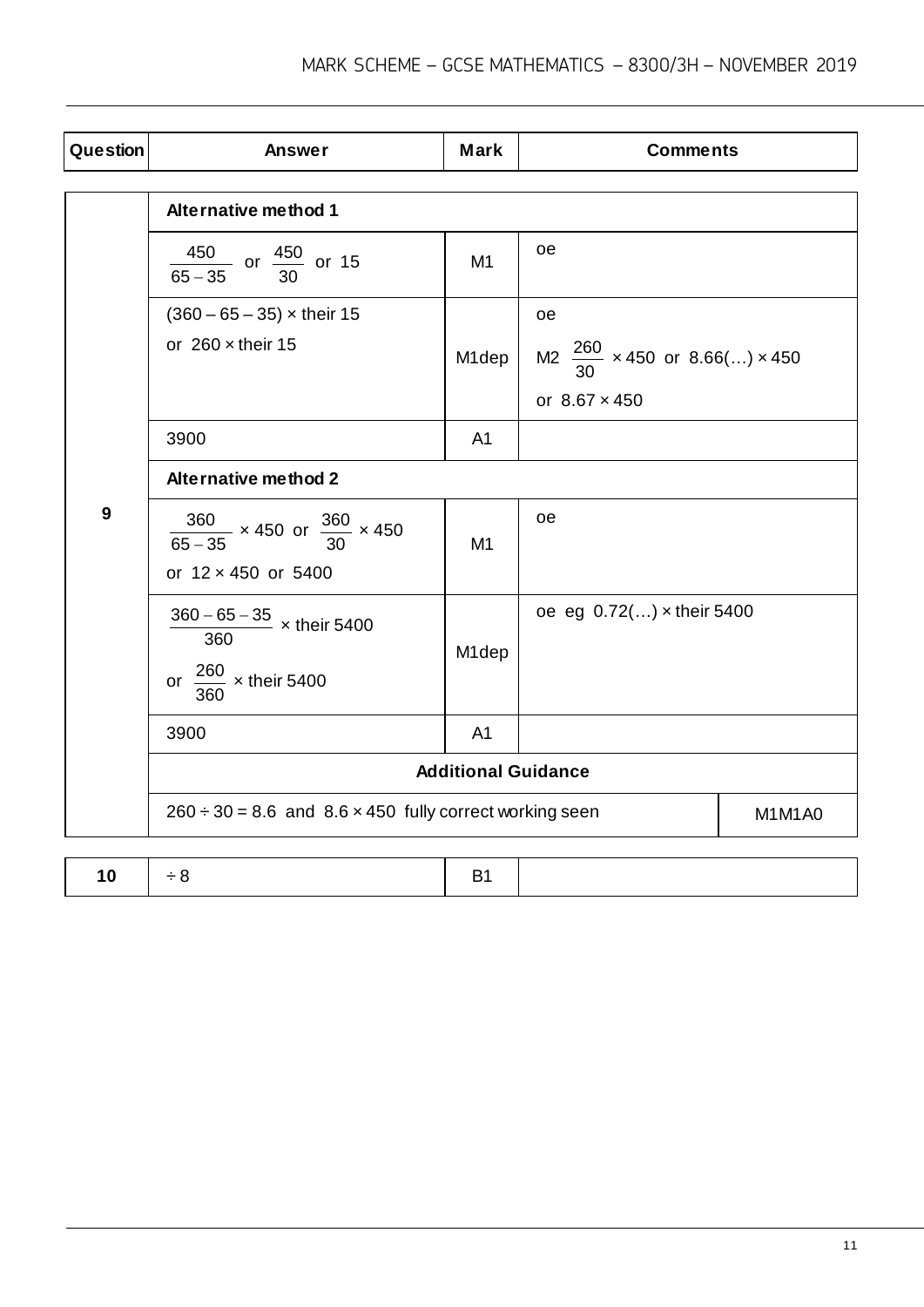| Question                                                                                                                                   | Answer                                                                                                      | <b>Mark</b>      | <b>Comments</b>                                                               |                              |
|--------------------------------------------------------------------------------------------------------------------------------------------|-------------------------------------------------------------------------------------------------------------|------------------|-------------------------------------------------------------------------------|------------------------------|
|                                                                                                                                            | 8                                                                                                           | <b>B1</b>        |                                                                               |                              |
|                                                                                                                                            | $\frac{1}{0.4}$ or $\frac{10}{4}$ or 2.5<br>or $\frac{1}{2}$ or $\frac{5}{2}$ or $2\frac{1}{2}$             | M1               | $8 \times 0.4$ or 3.2 implies B1M1<br>16 : 5 or equivalent ratio implies B1M1 |                              |
|                                                                                                                                            | 3.2:1<br>or $\frac{16}{5}$ : 1 or $3\frac{1}{5}$ : 1                                                        | A <sub>1ft</sub> | ft BOM1                                                                       |                              |
|                                                                                                                                            | <b>Additional Guidance</b>                                                                                  |                  |                                                                               |                              |
| 11                                                                                                                                         | $8^3$ = 512 or $8 \times 8 \times 8$ = 512 alone is not sufficient for B1                                   |                  |                                                                               |                              |
| It answers must have $n$ exact or correctly rounded to at least 2 sf<br>eg $\sqrt{512}$ = 22.62 (incorrect and truncated)<br>2.5<br>9.05:1 |                                                                                                             |                  |                                                                               | B <sub>0</sub><br>M1<br>A1ft |
|                                                                                                                                            | ft answer exact surd value<br>eg $\sqrt{512}$ = 16 $\sqrt{2}$<br>2.5<br>9.05:1 or $\frac{32}{5}\sqrt{2}$ :1 |                  |                                                                               | B <sub>0</sub><br>M1<br>A1ft |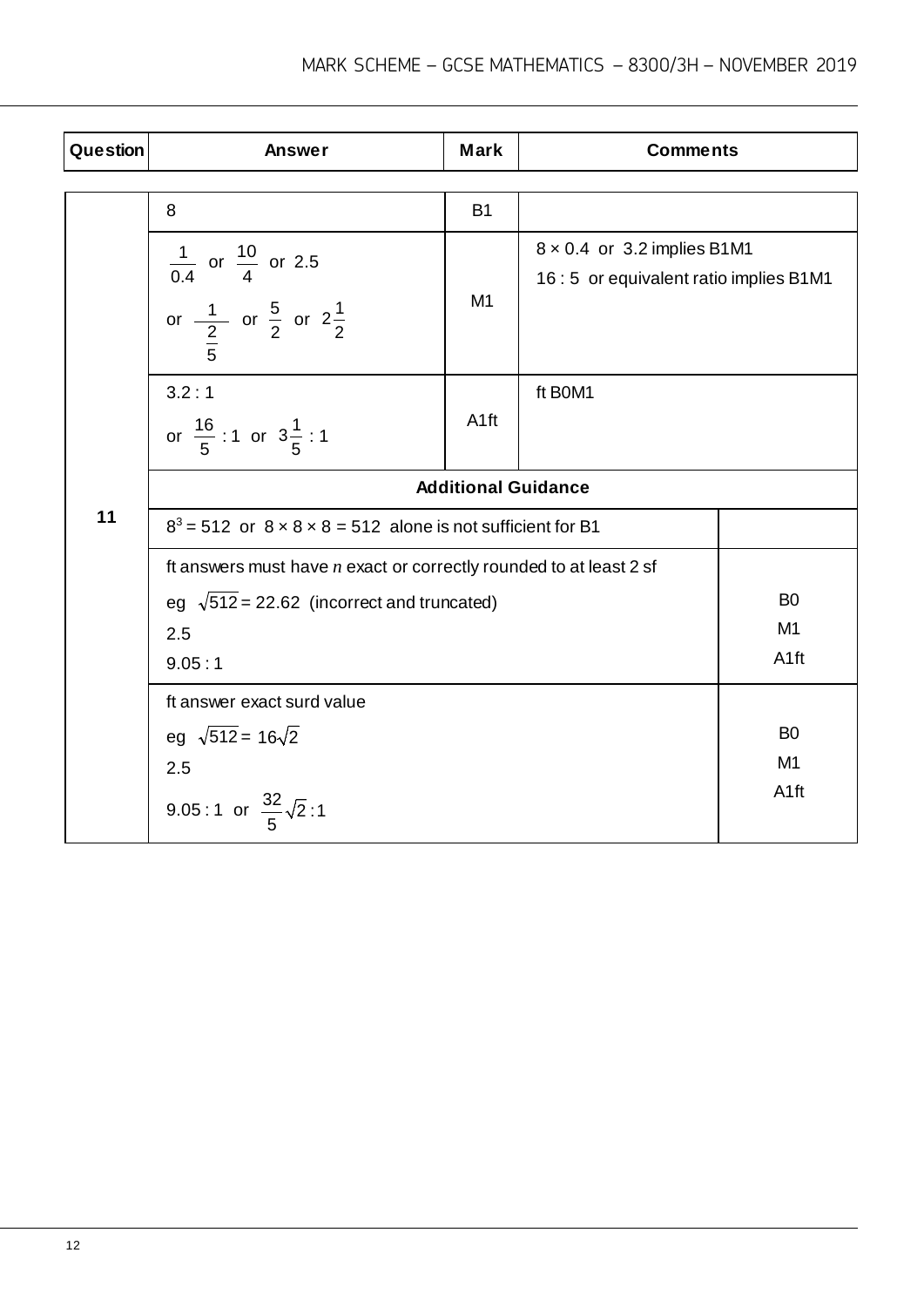| Question | <b>Answer</b>                                             | <b>Mark</b>                | <b>Comments</b>      |  |
|----------|-----------------------------------------------------------|----------------------------|----------------------|--|
|          | <b>Alternative method 1</b>                               |                            |                      |  |
|          |                                                           |                            |                      |  |
|          | $280 \div 35$ or 8                                        | M1                         | $oe$ eg $80 \div 10$ |  |
|          | $(350 - 280) \div (40 - 35)$                              |                            | oe                   |  |
|          | or                                                        |                            |                      |  |
|          | $70 \div 5$                                               | M <sub>1</sub>             |                      |  |
|          | or                                                        |                            |                      |  |
|          | 14                                                        |                            |                      |  |
|          | 6                                                         | A1                         |                      |  |
|          | <b>Alternative method 2</b>                               |                            |                      |  |
|          | 320                                                       |                            | oe                   |  |
|          | or                                                        |                            |                      |  |
|          | $350 - 320$ or 30                                         |                            |                      |  |
| 12       | or                                                        | M <sub>1</sub>             |                      |  |
|          | $350 - 280$ and $320 - 280$                               |                            |                      |  |
|          | or                                                        |                            |                      |  |
|          | 70 and 40                                                 |                            |                      |  |
|          | $(350 - 320) \div 5$                                      |                            | oe                   |  |
|          | or                                                        |                            |                      |  |
|          | $(70-40) \div 5$                                          | M1dep                      |                      |  |
|          | or                                                        |                            |                      |  |
|          | $30 \div 5$                                               |                            |                      |  |
|          | 6                                                         | A <sub>1</sub>             |                      |  |
|          |                                                           | <b>Additional Guidance</b> |                      |  |
|          | Do not allow a misread from the graph                     |                            |                      |  |
|          | Alt 2 40 must come from 320 - 280 and not 40 hours worked |                            |                      |  |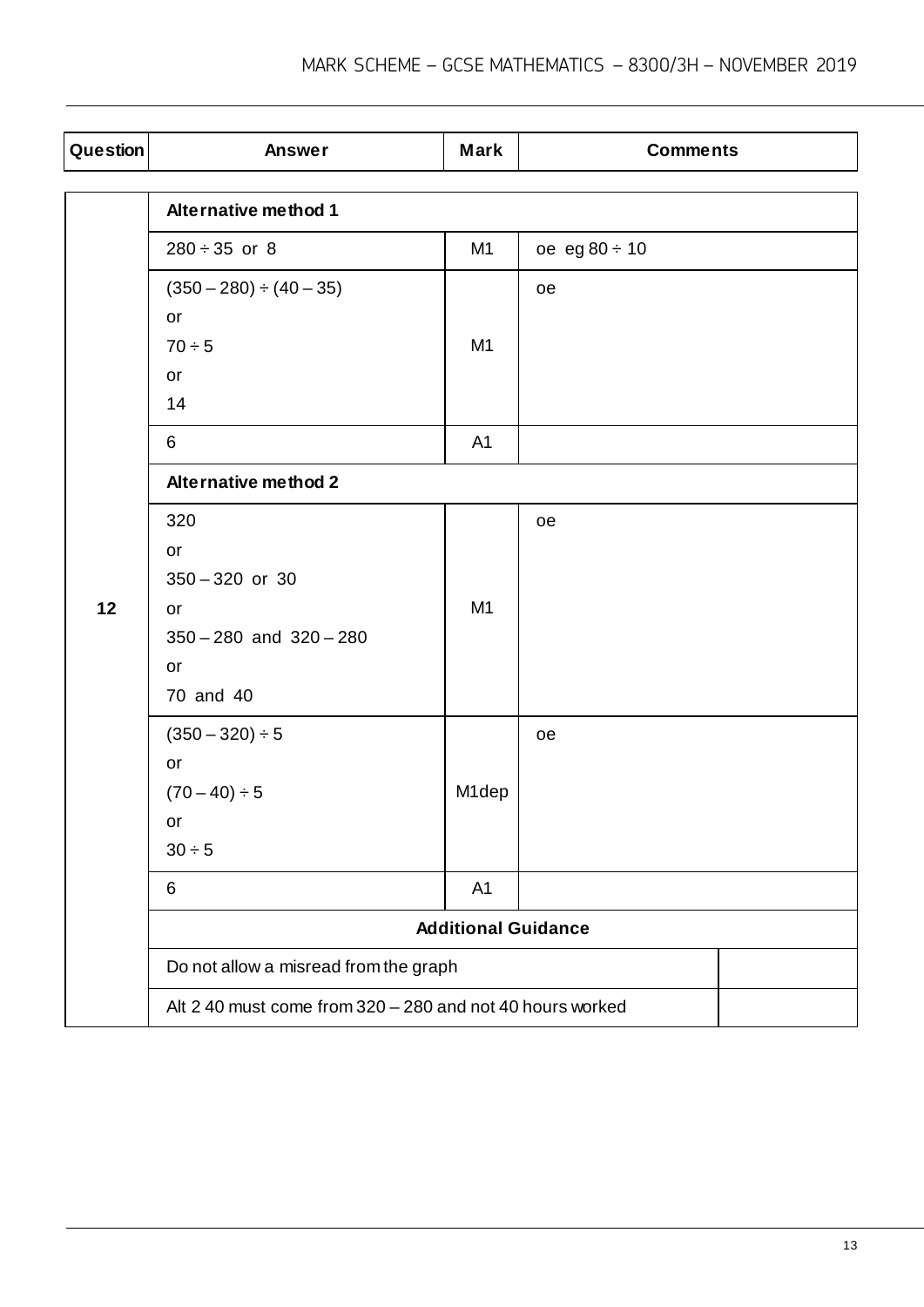| Question | <b>Answer</b>                                                                                                                                                                                                                                                                                                                                                                                                                               | <b>Mark</b> | <b>Comments</b>                                                                                                                                                                                                                                                                                                                                                                                 |                |
|----------|---------------------------------------------------------------------------------------------------------------------------------------------------------------------------------------------------------------------------------------------------------------------------------------------------------------------------------------------------------------------------------------------------------------------------------------------|-------------|-------------------------------------------------------------------------------------------------------------------------------------------------------------------------------------------------------------------------------------------------------------------------------------------------------------------------------------------------------------------------------------------------|----------------|
|          |                                                                                                                                                                                                                                                                                                                                                                                                                                             |             |                                                                                                                                                                                                                                                                                                                                                                                                 |                |
| 13(a)    | 120 and 132 and 96 and 156<br>and states that 4 out of 5 would be<br>above 100<br>or<br>8.3 and states that 4 out of 5<br>would be above 100<br>or<br>$10.4 \times 12 = 124.8$ and states this is<br>above 100 or the hypothesis is<br>correct<br>or<br>median or mode = 10 and $10 \times 12 =$<br>120 and states that median or mode<br>is above 100<br>or<br>$52 \times 12 (= 624)$ and $5 \times 100 (= 500)$<br>and states $624 > 500$ | <b>B2</b>   | <b>B1</b><br>10 x 12 or 120<br>and $11 \times 12$ or 132<br>and $8 \times 12$ or 96<br>and $13 \times 12$ or 156<br>or<br>$100 \div 12$ or 8.3<br>or<br>states that 4 out of 5 would be above 100<br>with no or incorrect evaluations<br>or<br>$10.4 \times 12 = 124.8$<br><b>or</b><br>median or mode = 10 and $10 \times 12 = 120$<br>or<br>$52 \times 12 (= 624)$ and $5 \times 100 (= 500)$ |                |
|          | <b>Additional Guidance</b>                                                                                                                                                                                                                                                                                                                                                                                                                  |             |                                                                                                                                                                                                                                                                                                                                                                                                 |                |
|          | '4 out of 5' is implied by 'most people'                                                                                                                                                                                                                                                                                                                                                                                                    |             |                                                                                                                                                                                                                                                                                                                                                                                                 |                |
|          | $(10 + 11 + 8 + 10 + 13) \div 5 = 10.4$                                                                                                                                                                                                                                                                                                                                                                                                     |             |                                                                                                                                                                                                                                                                                                                                                                                                 | B <sub>0</sub> |
|          | 52 x 12 or 624 alone                                                                                                                                                                                                                                                                                                                                                                                                                        |             |                                                                                                                                                                                                                                                                                                                                                                                                 | B <sub>0</sub> |
|          |                                                                                                                                                                                                                                                                                                                                                                                                                                             |             |                                                                                                                                                                                                                                                                                                                                                                                                 |                |
| 13(b)    | Any two correct reasons from<br>The sample is biased<br>The sample is too small<br>They may not read at the same rate<br>in other months                                                                                                                                                                                                                                                                                                    | <b>B2</b>   | 0e<br>eg people in book clubs read more books<br>eg she should ask a lot more people<br>eg that month may not be representative<br>B <sub>1</sub><br>any one correct reason                                                                                                                                                                                                                     |                |
|          |                                                                                                                                                                                                                                                                                                                                                                                                                                             |             | <b>Additional Guidance</b>                                                                                                                                                                                                                                                                                                                                                                      |                |
|          | Needs to use data from more months                                                                                                                                                                                                                                                                                                                                                                                                          |             |                                                                                                                                                                                                                                                                                                                                                                                                 | <b>B1</b>      |
|          | The results of just 5 people used                                                                                                                                                                                                                                                                                                                                                                                                           |             |                                                                                                                                                                                                                                                                                                                                                                                                 | <b>B1</b>      |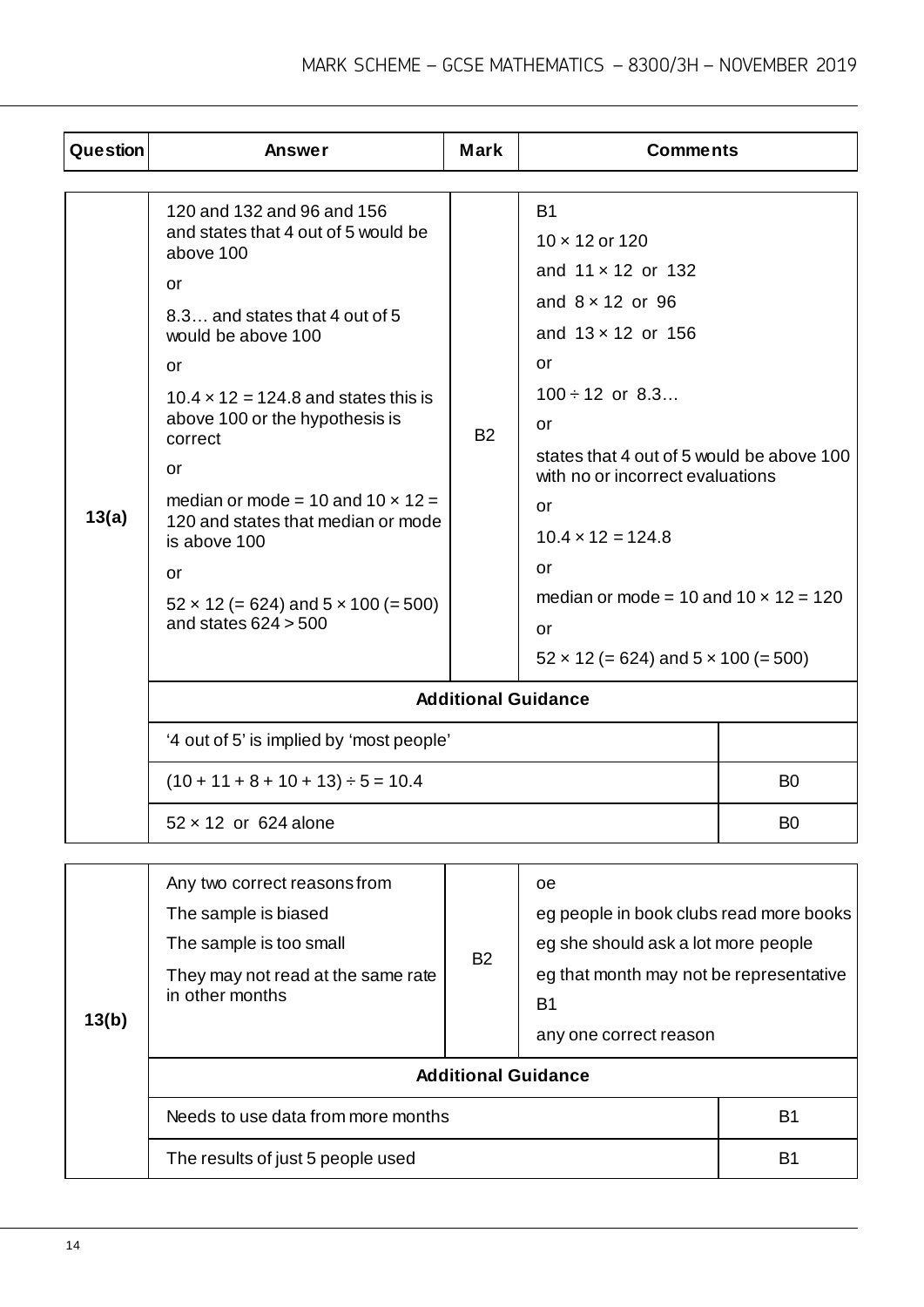| <b>Question</b> | <b>Answer</b>                                                              | <b>Mark</b>    | <b>Comments</b>                                                                                                                    |  |
|-----------------|----------------------------------------------------------------------------|----------------|------------------------------------------------------------------------------------------------------------------------------------|--|
|                 |                                                                            |                |                                                                                                                                    |  |
| 14              | $y = x^3 + 2$ or $a = 2$                                                   | M1             | implied by at least two correct points<br>identified or plotted from<br>$(-3, -25), (-2, -6), (-1, 1), (0, 2), (1, 3),$<br>(2, 10) |  |
|                 | At least five correct points identified<br>or plotted for their value of a | M1             | correct points are<br>$(-3, -25), (-2, -6), (-1, 1), (0, 2), (1, 3),$<br>(2, 10) may be seen in a table or in<br>working           |  |
|                 | Seven correct points plotted and<br>joined with a smooth curve             | A <sub>1</sub> | $\pm \frac{1}{2}$ square<br>SC1 fully correct curve for $y = x^3$ for<br>$-3 \leq x \leq 2$                                        |  |
|                 | <b>Additional Guidance</b>                                                 |                |                                                                                                                                    |  |
|                 |                                                                            |                |                                                                                                                                    |  |

|    | $37500 \times 0.2$ or 7500                                                      | M1                 |           |  |  |
|----|---------------------------------------------------------------------------------|--------------------|-----------|--|--|
| 15 | $(9260 -$ their 7500) $\div$ 0.4<br>or $1760 \div 0.4$ or $4400$                | M <sub>1</sub> dep |           |  |  |
|    | their 4400 + 37 500 + 12 500                                                    | M <sub>1</sub> dep | dep on M2 |  |  |
|    | 54400                                                                           | A1                 |           |  |  |
|    | <b>Additional Guidance</b>                                                      |                    |           |  |  |
|    | Trial and improvement for any part only scores if the correct value is<br>found |                    |           |  |  |

| 16(a) | $2 \times 14 \times 9 \times 8$                              | M1                            | oe |                               |  |
|-------|--------------------------------------------------------------|-------------------------------|----|-------------------------------|--|
|       | 2016                                                         | A <sub>1</sub>                |    |                               |  |
|       | <b>Additional Guidance</b>                                   |                               |    |                               |  |
|       | $2016 \div 4 = 504$ penalise further working after 2016 seen |                               |    | M <sub>1</sub> A <sub>0</sub> |  |
|       | $2 \times 14 \times 9 \times 8 \times 4$ with 2016 not seen  |                               |    | M <sub>0</sub> A <sub>0</sub> |  |
|       | $2 \times 14 \times 9 \times 8 \div 4$ with 2016 not seen    | M <sub>0</sub> A <sub>0</sub> |    |                               |  |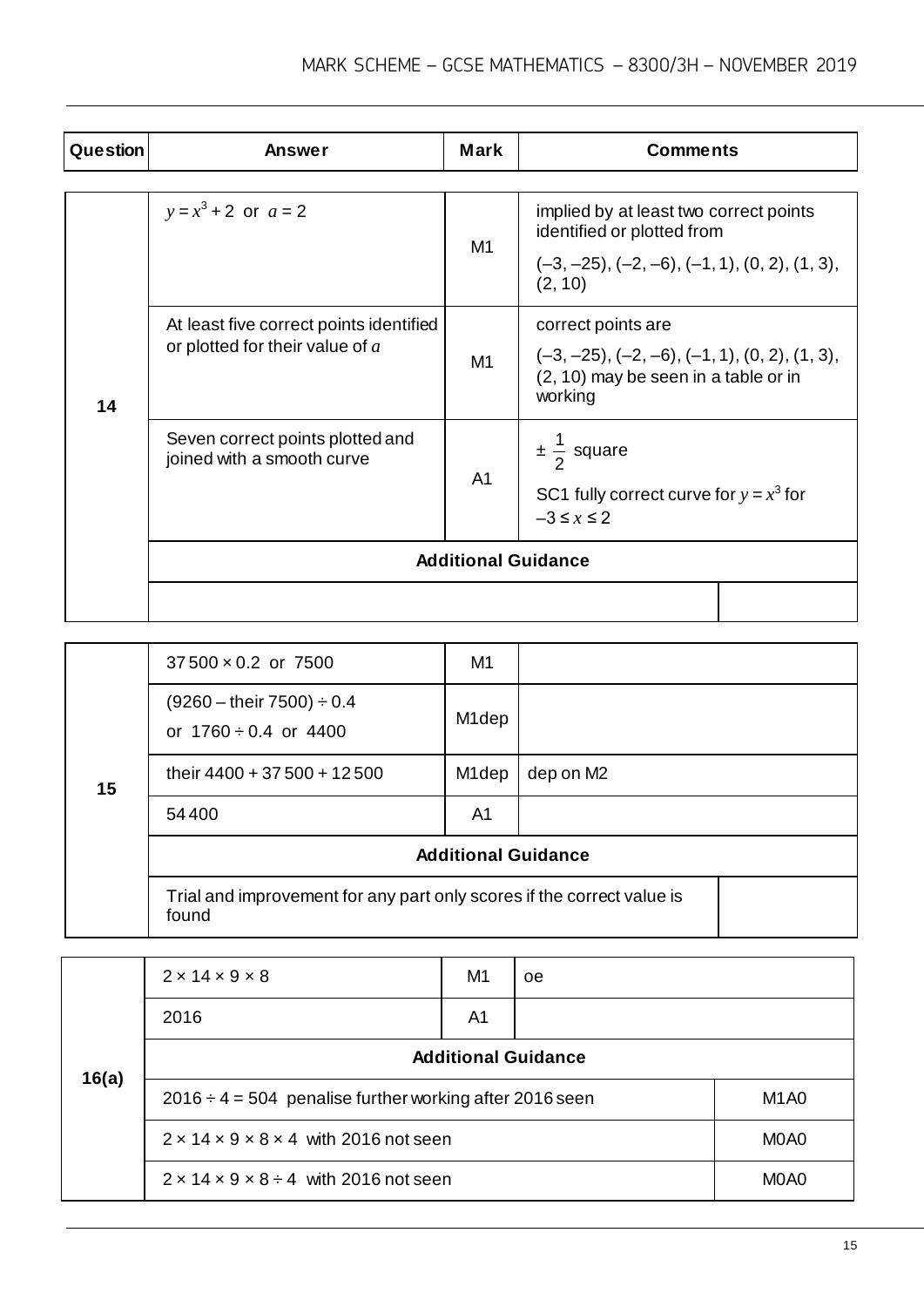| Question | Answer                                                     | <b>Mark</b>                   | <b>Comments</b> |                               |  |
|----------|------------------------------------------------------------|-------------------------------|-----------------|-------------------------------|--|
|          | (1 x) 14 x 9 x 6                                           | M1                            |                 |                               |  |
|          |                                                            |                               | oe              |                               |  |
|          | 756                                                        | A1                            |                 |                               |  |
|          | <b>Additional Guidance</b>                                 |                               |                 |                               |  |
| 16(b)    | $756 \div 4 = 189$ penalise further working after 756 seen | M <sub>1</sub> A <sub>0</sub> |                 |                               |  |
|          | $756 \times 4 = 3024$                                      | M <sub>1</sub> A <sub>0</sub> |                 |                               |  |
|          | $14 \times 9 \times 6 \div 4$ with 756 not seen            |                               |                 | M <sub>0</sub> A <sub>0</sub> |  |

| 17 | $(f(10) = 3 \times 10^2 - 4 \times 10 + 8$<br>or $(f(10) = 300 - 40 + 8$<br>or $(f(10) = 268$<br>or<br>$(f(5) = 3 \times 5^2 - 4 \times 5 + 8)$<br>or $(f(5) = 75 - 20 + 8)$<br>or $(f(5) =) 63$<br>or $(2f(5) = 2 \times 63)$ or 126 | M1             |  |
|----|---------------------------------------------------------------------------------------------------------------------------------------------------------------------------------------------------------------------------------------|----------------|--|
|    | 268 and 126 and No                                                                                                                                                                                                                    | A <sub>1</sub> |  |
|    | <b>Additional Guidance</b>                                                                                                                                                                                                            |                |  |
|    |                                                                                                                                                                                                                                       |                |  |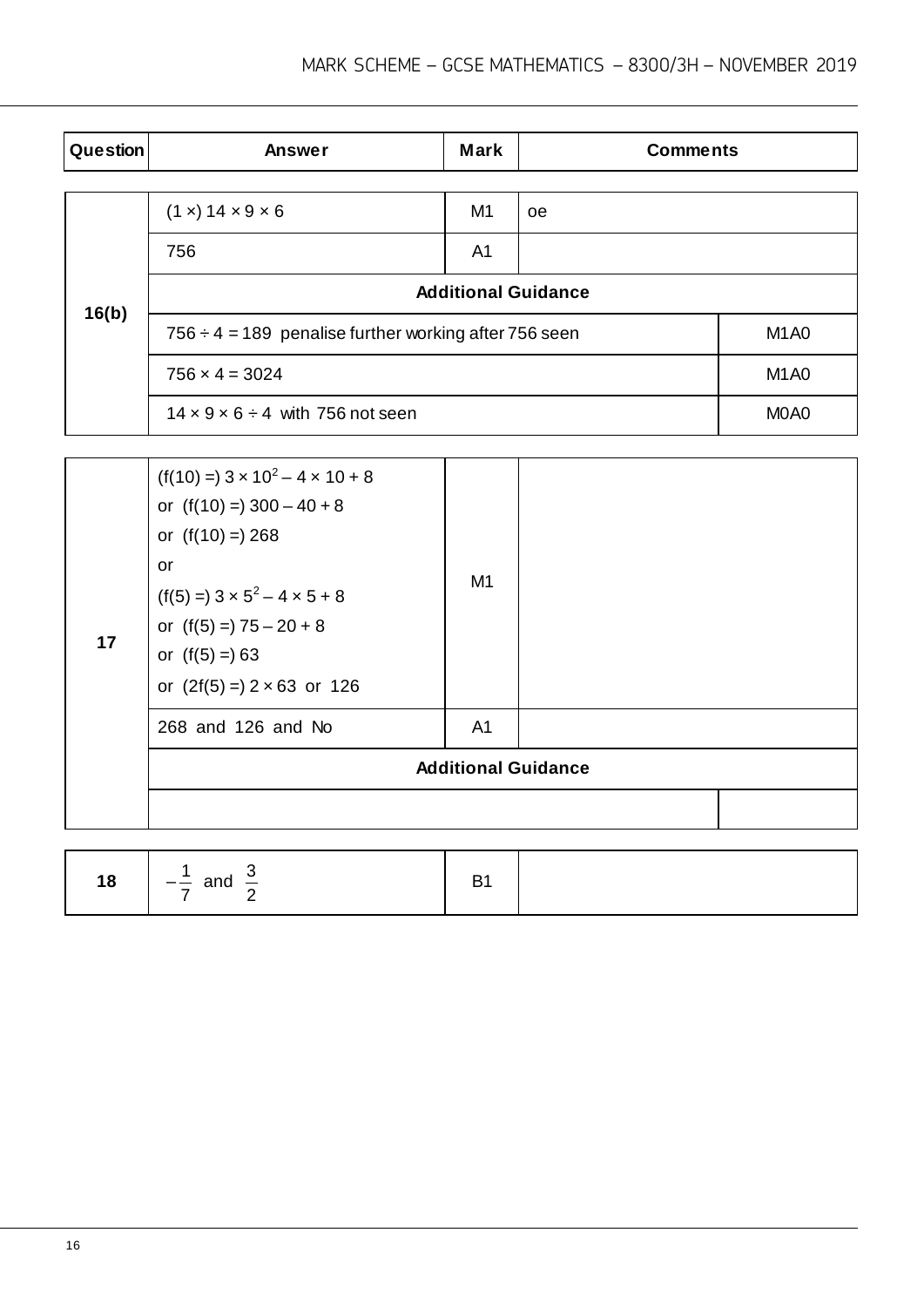| <b>Question</b> | Answer                                                      | <b>Mark</b>                   | <b>Comments</b>             |  |  |
|-----------------|-------------------------------------------------------------|-------------------------------|-----------------------------|--|--|
|                 | tan <i>DBH</i> = $\frac{8}{13}$                             | M1                            | oe $\tan^{-1} \frac{8}{13}$ |  |  |
|                 | 31.6                                                        | A <sub>1</sub>                |                             |  |  |
|                 | <b>Additional Guidance</b>                                  |                               |                             |  |  |
| 19(a)           | 31.6 in working, 32 on answer line - correct rounding       | <b>M1A1</b>                   |                             |  |  |
|                 | $31.6$ in working, 31 on answer line $-$ incorrect rounding | M <sub>1</sub> A <sub>0</sub> |                             |  |  |
|                 | $\tan \frac{8}{13}$ or $\tan = \frac{8}{13}$                | M <sub>0</sub> A <sub>0</sub> |                             |  |  |
|                 |                                                             |                               |                             |  |  |

|       | 58.39 or 58.4              | B <sub>1ft</sub> | ft $90 -$ their $31.6$ |  |
|-------|----------------------------|------------------|------------------------|--|
| 19(b) | <b>Additional Guidance</b> |                  |                        |  |
|       | Correct or follow through  |                  |                        |  |
|       |                            |                  |                        |  |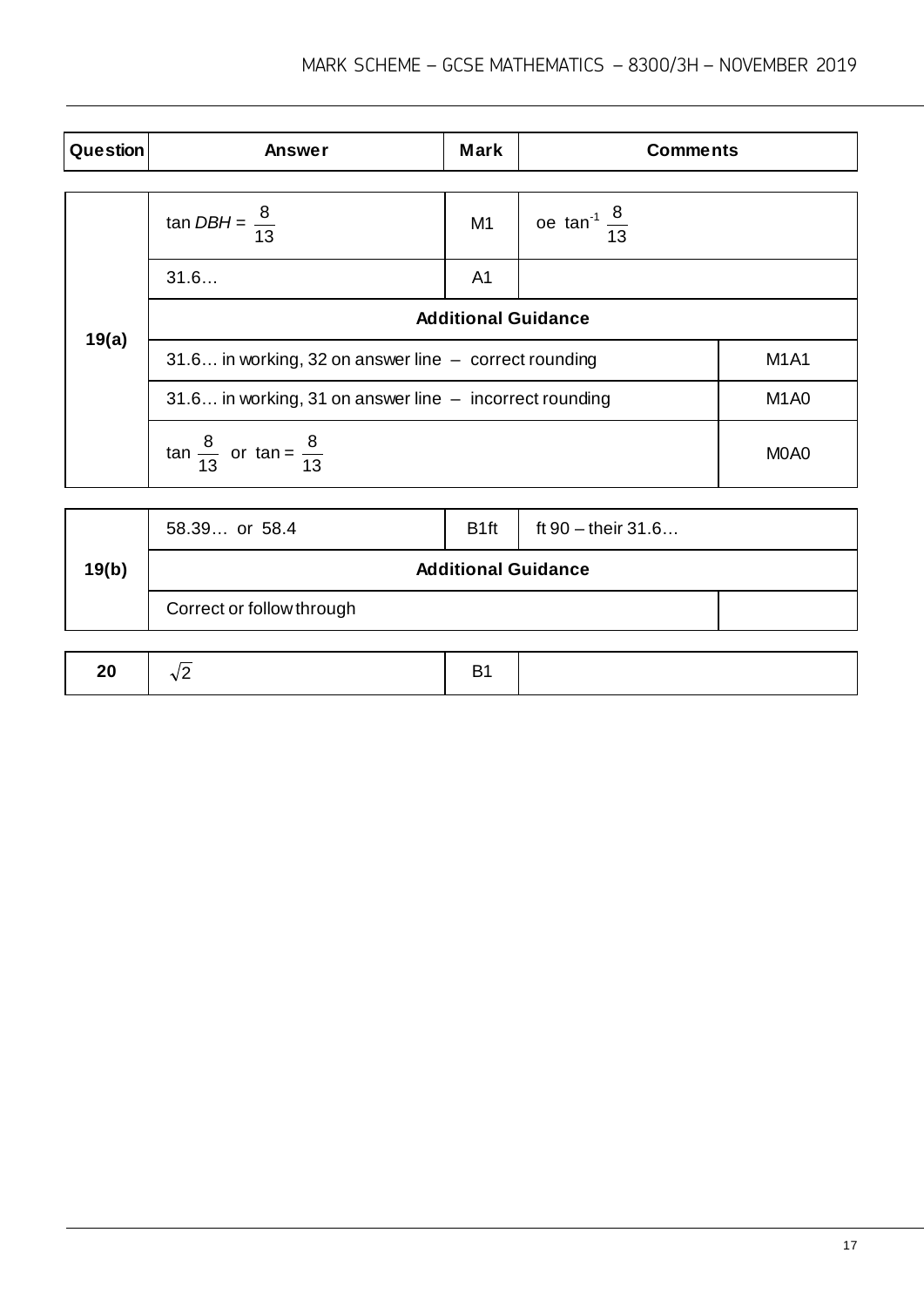| Question | <b>Answer</b>                                                                       | <b>Mark</b>        | <b>Comments</b> |  |  |
|----------|-------------------------------------------------------------------------------------|--------------------|-----------------|--|--|
|          | <b>Alternative method 1</b>                                                         |                    |                 |  |  |
|          | $1125 \div 5 \times 2$ or 450                                                       | M <sub>1</sub>     | oe              |  |  |
|          | their $450 \div 6 \times (7 \div 4)$<br>or 75 x 1.75 or 131.25                      | M <sub>1</sub> dep |                 |  |  |
|          | $1125 \div$ their 131.25                                                            | M <sub>1</sub> dep |                 |  |  |
|          | 8.57 or 8.6 or $8\frac{4}{7}$ or 8                                                  | A <sub>1</sub>     |                 |  |  |
|          | <b>Alternative method 2</b>                                                         |                    |                 |  |  |
|          | $5 \div 2$ or 2.5<br>and<br>$7 \div 4$ or 1.75                                      | M <sub>1</sub>     | <b>oe</b>       |  |  |
| 21       | their $2.5 \div$ their 1.75 or 1.42857<br>or $\frac{10}{7}$                         | M1dep              | oe              |  |  |
|          | $6 \times$ their 1.42857                                                            | M1dep              |                 |  |  |
|          | 8.57 or 8.6 or $8\frac{4}{7}$ or 8                                                  | A <sub>1</sub>     |                 |  |  |
|          | <b>Alternative method 3</b>                                                         |                    |                 |  |  |
|          | (Small bottle fills) 6 $\times$ $\frac{4}{7}$ or $\frac{24}{7}$                     | M <sub>1</sub>     |                 |  |  |
|          | (Large bottle fills) their $\frac{24}{7} \times \frac{5}{2}$<br>or $\frac{120}{14}$ | M1dep              |                 |  |  |
|          | their $120 \div$ their 14                                                           | M1dep              |                 |  |  |
|          | 8.57 or 8.6 or $8\frac{4}{7}$ or 8                                                  | A1                 |                 |  |  |

## **Mark scheme for Question 21 continues on next page**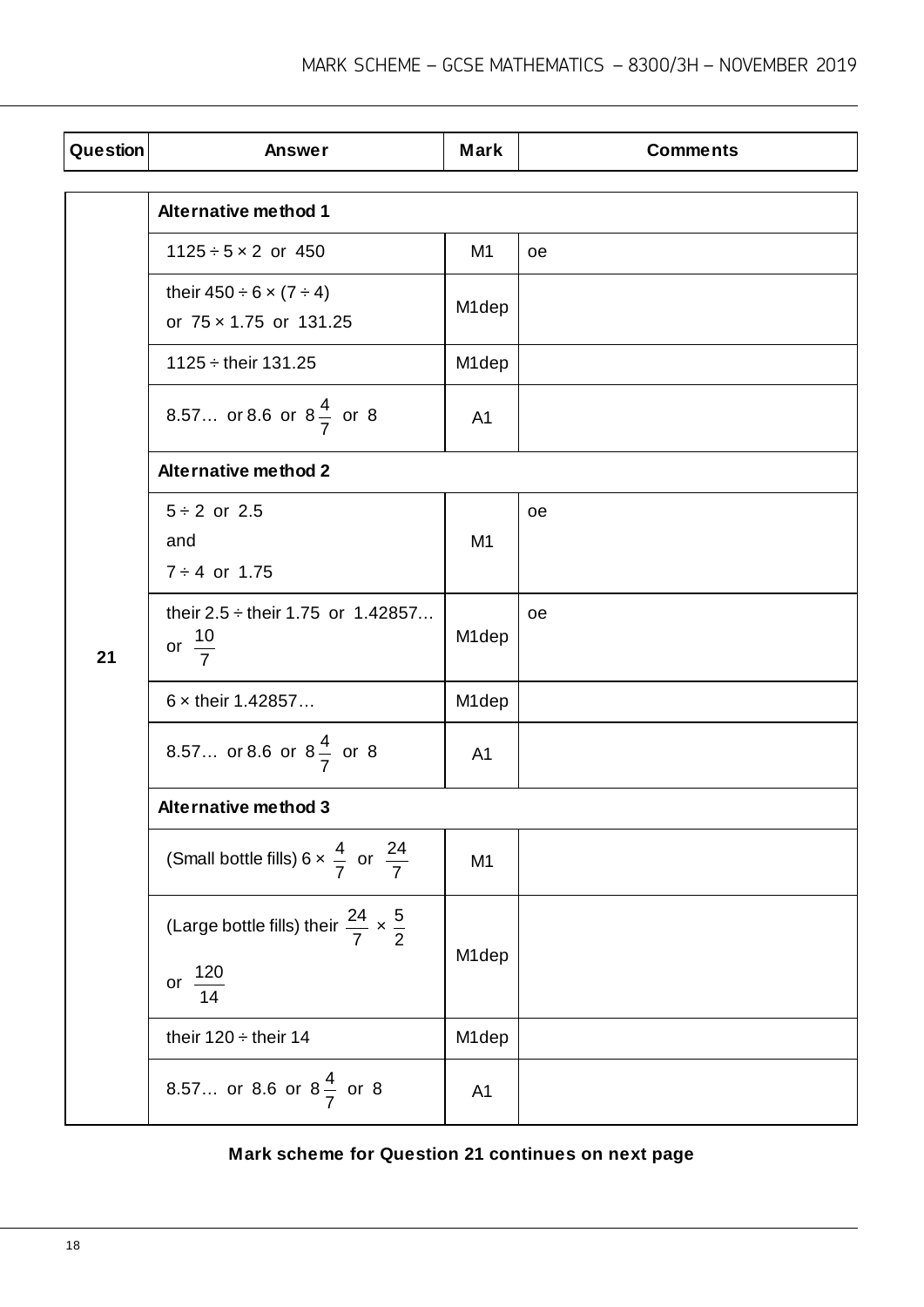| <b>Question</b> | Answer                                                                                       | <b>Mark</b>        |                                                                                                                    | <b>Comments</b> |  |
|-----------------|----------------------------------------------------------------------------------------------|--------------------|--------------------------------------------------------------------------------------------------------------------|-----------------|--|
|                 |                                                                                              |                    |                                                                                                                    |                 |  |
| 21 cont         | Alternative method 4                                                                         |                    |                                                                                                                    |                 |  |
|                 | Any two of<br>$b_1 = 6g_1$ and $b_2 = 2.5b_1$<br>and $g_2 = 1.75g_1$                         | M1                 | oe any letters for small bottle $(b_1)$ , small<br>glass $(g_1)$ , large bottle $(b_2)$ and large glass<br>$(g_2)$ |                 |  |
|                 | $b_2$ = 2.5 × 6g <sub>1</sub> or $b_2$ = 15g <sub>1</sub>                                    | M <sub>1</sub> dep | oe                                                                                                                 |                 |  |
|                 | $b_2$ = their 15 $\left(\frac{g_2}{1.75}\right)$                                             | M <sub>1</sub> dep |                                                                                                                    |                 |  |
|                 | 8.57 or 8.6 or $8\frac{4}{7}$ or 8                                                           | A <sub>1</sub>     |                                                                                                                    |                 |  |
|                 | <b>Additional Guidance</b>                                                                   |                    |                                                                                                                    |                 |  |
|                 | If the student attempts more than one method, mark each<br>method and award the highest mark |                    |                                                                                                                    |                 |  |
|                 | Correct answer seen in working, 9 on answer line                                             |                    |                                                                                                                    | M1M1M1A0        |  |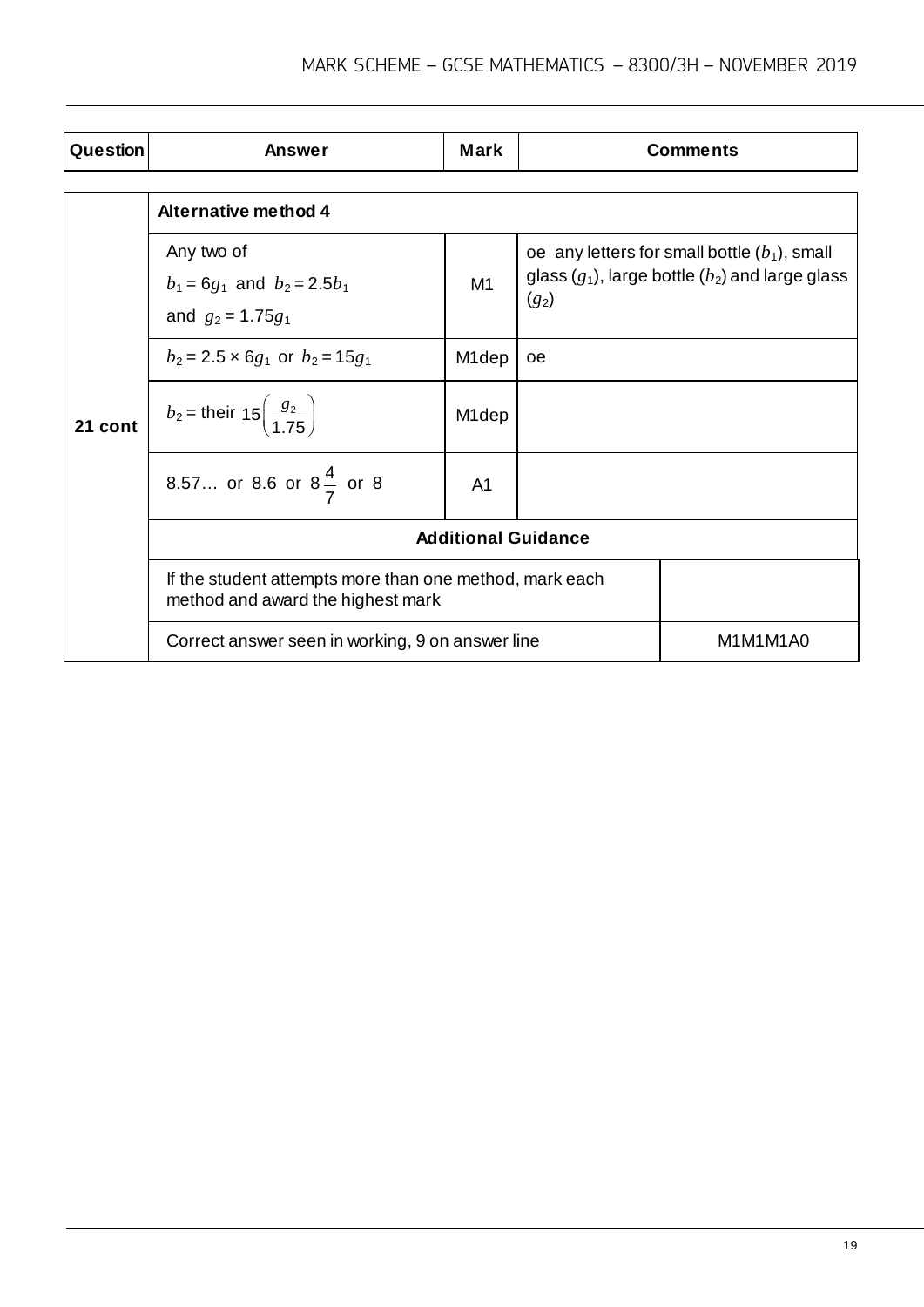| Question | <b>Answer</b>                                         | <b>Mark</b>    | <b>Comments</b> |  |  |
|----------|-------------------------------------------------------|----------------|-----------------|--|--|
|          | <b>Alternative method 1</b>                           |                |                 |  |  |
|          | $(x-5)^2$ or $(5-x)^2$                                |                |                 |  |  |
|          | or                                                    |                |                 |  |  |
|          | $x^2$ – 10x + 25 (= 0)                                |                |                 |  |  |
|          | or                                                    | M1             |                 |  |  |
|          | $b = -10$                                             |                |                 |  |  |
|          | or                                                    |                |                 |  |  |
|          | $c = 25$                                              |                |                 |  |  |
|          | $b = -10$ and $c = 25$                                | A <sub>1</sub> |                 |  |  |
| 22       | Alternative method $2 - u \sin \theta b^2 - 4ac$      |                |                 |  |  |
|          | $b^2 - 4(x1) \times c = 0$                            |                |                 |  |  |
|          | or                                                    |                |                 |  |  |
|          | $b^2-4$ (x 1) x (-25 – 5b) = 0                        |                |                 |  |  |
|          | or                                                    | M <sub>1</sub> |                 |  |  |
|          | $b^2$ + 100 + 20 $b$ = 0                              |                |                 |  |  |
|          | or                                                    |                |                 |  |  |
|          | $(b + 10)^2 = 0$                                      |                |                 |  |  |
|          | $b = -10$ and $c = 25$                                | A <sub>1</sub> |                 |  |  |
|          | <b>Additional Guidance</b>                            |                |                 |  |  |
|          | Do not allow $c = 25$ from $(x + 5)^2$ or $(5 + x)^2$ |                |                 |  |  |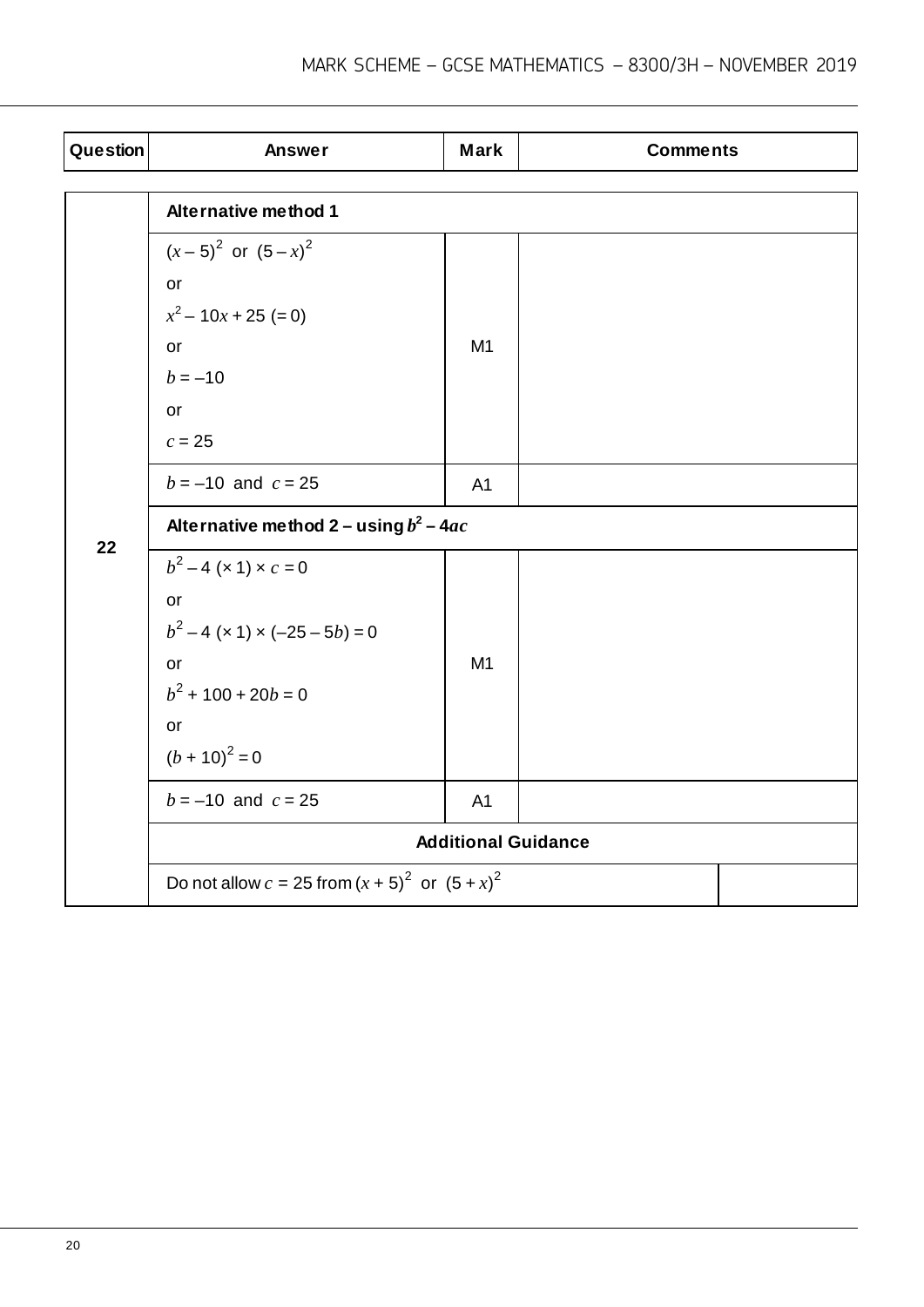| <b>Question</b> | <b>Answer</b>    | <b>Mark</b>    | <b>Comments</b> |
|-----------------|------------------|----------------|-----------------|
|                 |                  |                |                 |
| 23              | ົ<br>J<br>_<br>8 | B <sub>1</sub> |                 |

|    | Enlargement                                                     | <b>B1</b>     |    |                    |  |
|----|-----------------------------------------------------------------|---------------|----|--------------------|--|
|    | Scale factor $(x) -\frac{1}{2}$                                 | <b>B1</b>     | oe |                    |  |
|    | Centre $(1, -1)$                                                | <b>B1</b>     |    |                    |  |
|    | <b>Additional Guidance</b>                                      |               |    |                    |  |
| 24 | Enlarge (x) $-\frac{1}{2}$ (1, -1)                              | <b>B1B1B1</b> |    |                    |  |
|    | 'Reduces' or 'gets smaller' or 'shrinks'                        |               |    | 1st B <sub>0</sub> |  |
|    | Do not accept $\div \left(-\frac{1}{2}\right)$ for scale factor |               |    | 2nd B <sub>0</sub> |  |
|    | Centre $1, -1$                                                  |               |    | 3rd B <sub>0</sub> |  |
|    | Combined transformation given                                   |               |    | B0B0B0             |  |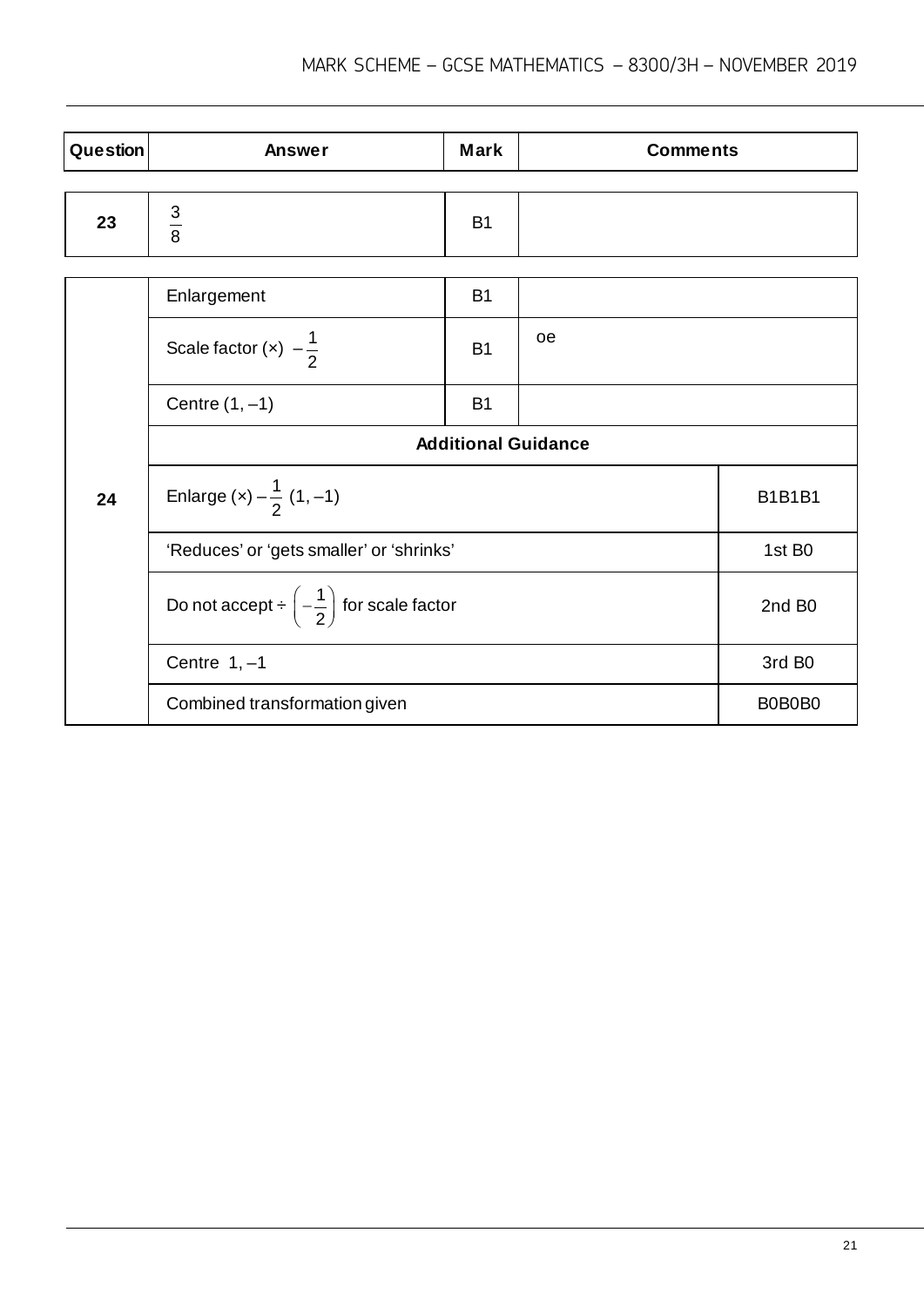| <b>Question</b> | <b>Answer</b>                                                              | <b>Mark</b>    | <b>Comments</b>                                        |  |  |
|-----------------|----------------------------------------------------------------------------|----------------|--------------------------------------------------------|--|--|
|                 |                                                                            |                |                                                        |  |  |
|                 | <b>Alternative method 1</b>                                                |                |                                                        |  |  |
|                 | Correct method to work out any<br>viable distance, eg                      |                |                                                        |  |  |
|                 | $\frac{1}{2} \times \frac{5}{60} \times 102$ or 4.25                       |                | first section                                          |  |  |
|                 | <b>or</b>                                                                  |                |                                                        |  |  |
|                 | $102 \times \frac{40}{60}$ or 68                                           |                | second section                                         |  |  |
|                 | or                                                                         | M1             |                                                        |  |  |
|                 | $\frac{1}{2}$ (102+96) × $\frac{15}{60}$ or 96 × $\frac{15}{60}$           |                | third section                                          |  |  |
|                 | and $\frac{1}{2} \times 6 \times \frac{15}{60}$ or 24 and 0.75<br>or 24.75 |                |                                                        |  |  |
|                 | or                                                                         |                |                                                        |  |  |
| 25              | $\frac{1}{2} \left( \frac{40}{60} + \frac{45}{60} \right)$ x 102 or 72.25  |                | first and second sections                              |  |  |
|                 | Correct method to work out all parts<br>of distance, eg                    |                | 97 scores M1M1                                         |  |  |
|                 | $\frac{1}{2} \times \frac{5}{60} \times 102$ or 4.25                       |                |                                                        |  |  |
|                 | and                                                                        |                |                                                        |  |  |
|                 | $102 \times \frac{40}{60}$ or 68                                           | M1dep          |                                                        |  |  |
|                 | and                                                                        |                |                                                        |  |  |
|                 | $\frac{1}{2}$ (102+96) × $\frac{15}{60}$ or 24.75                          |                |                                                        |  |  |
|                 | 130 - their whole distance                                                 |                | eg                                                     |  |  |
|                 | or $130 - 97$                                                              | M1dep          | 130 - their 4.25 - their 68 - their 24.75<br>dep on M2 |  |  |
|                 | 33                                                                         | A <sub>1</sub> |                                                        |  |  |
|                 |                                                                            |                |                                                        |  |  |

## **Mark scheme for Question 25 continues on the next page**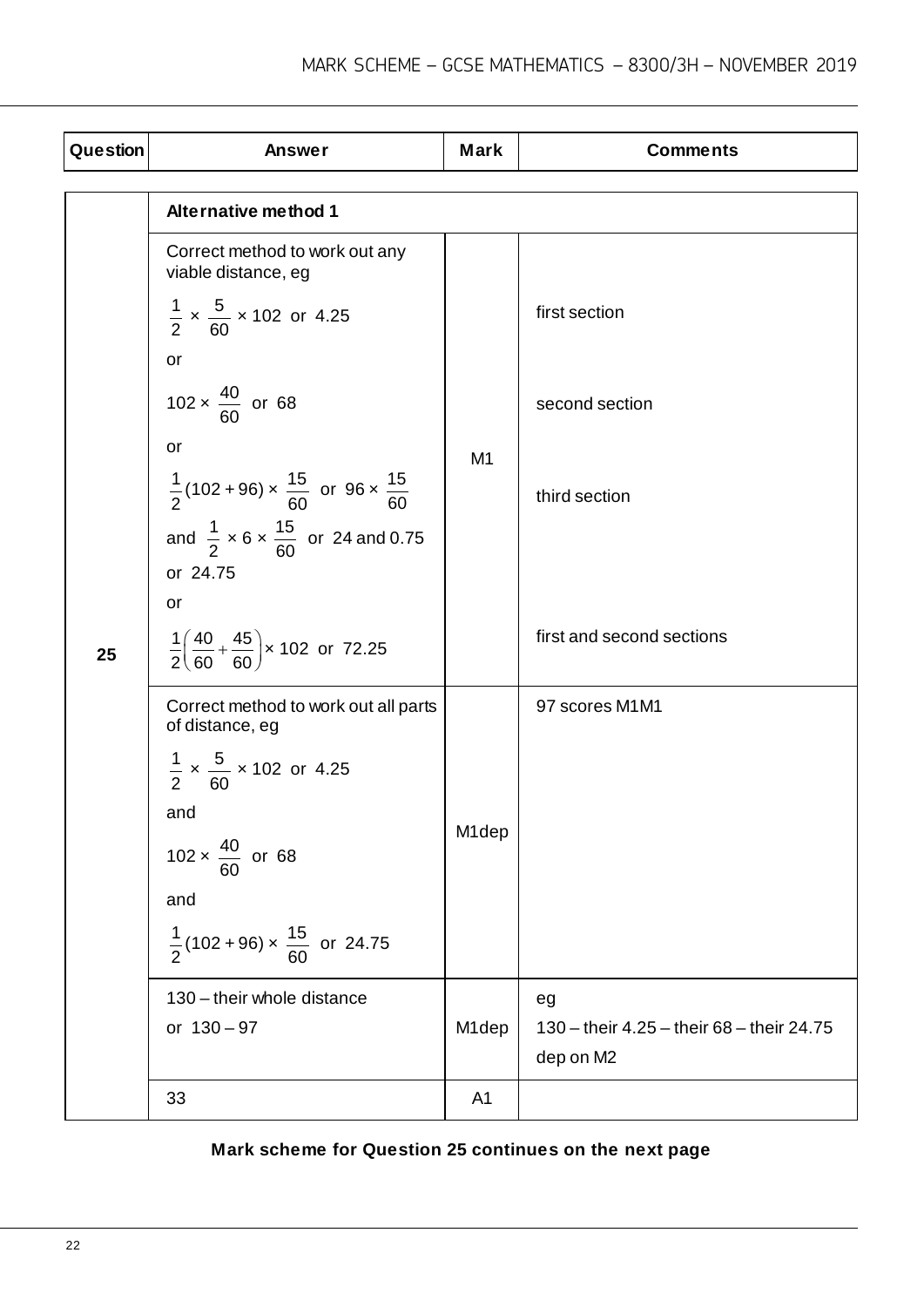| Question | Answer                                                              | <b>Mark</b>    | <b>Comments</b>                                          |  |  |
|----------|---------------------------------------------------------------------|----------------|----------------------------------------------------------|--|--|
|          | <b>Alternative method 2</b>                                         |                |                                                          |  |  |
|          | Correct method to work out 60 x<br>any viable distance, eg          |                |                                                          |  |  |
|          | $\frac{1}{2}$ × 5 × 102 or 255                                      |                | first section                                            |  |  |
|          | or                                                                  |                |                                                          |  |  |
|          | $102 \times 40$ or $4080$                                           |                | second section                                           |  |  |
|          | or                                                                  |                |                                                          |  |  |
|          | $\frac{1}{2}$ (102+96) × 15 or 96 × 15 and                          | M <sub>1</sub> | third section                                            |  |  |
|          | $\frac{1}{2}$ × 6 × 15 or 1440 and 45 or<br>1485                    |                |                                                          |  |  |
|          | or                                                                  |                |                                                          |  |  |
|          | $\frac{1}{2}$ (40 + 45) × 102 or 4335                               |                | first and second sections                                |  |  |
| 25 cont  | Correct method to work out 60 $\times$ all<br>parts of distance, eg |                | 5820 implies M1M1                                        |  |  |
|          | $\frac{1}{2}$ × 5 × 102 or 255                                      |                |                                                          |  |  |
|          | and                                                                 | M1dep          |                                                          |  |  |
|          | 102 × 40 or 4080                                                    |                |                                                          |  |  |
|          | and                                                                 |                |                                                          |  |  |
|          | $\frac{1}{2}$ (102+96) × 15 or 1485                                 |                |                                                          |  |  |
|          | 130 - their whole distance                                          |                | eg                                                       |  |  |
|          | or $130 - \frac{5820}{ }$<br>60                                     | M1dep          | their $255 +$ their $4080 +$ their 1485<br>$130 -$<br>60 |  |  |
|          | or $130 - 97$                                                       |                | dep on M2                                                |  |  |
|          | 33                                                                  | A <sub>1</sub> |                                                          |  |  |
|          | <b>Additional Guidance</b>                                          |                |                                                          |  |  |
|          | Accept fractions used as decimals correct to 2 dp or better         |                |                                                          |  |  |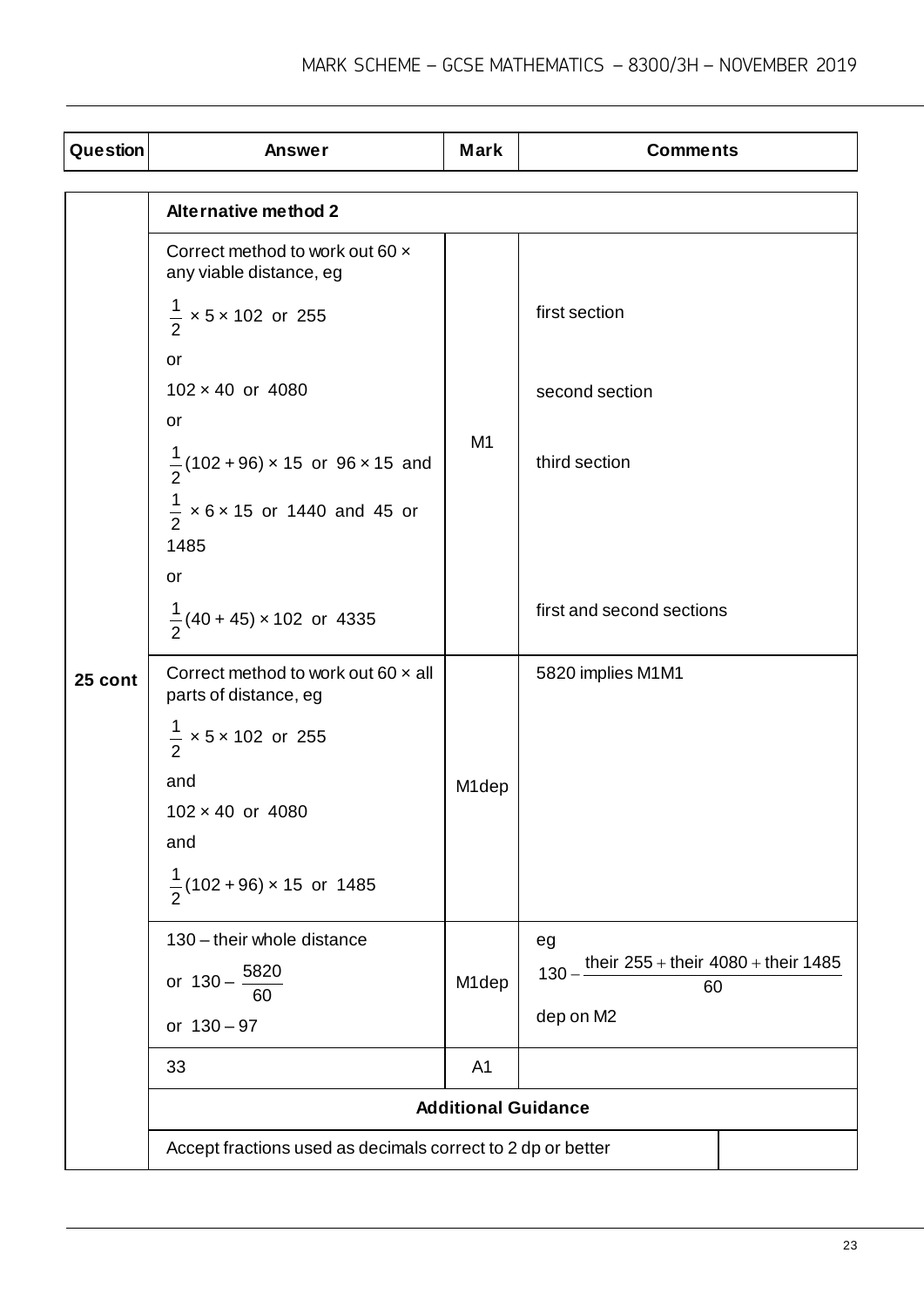$\sqrt{\text{their }86.976...}$ 

# MARK SCHEME – GCSE MATHEMATICS – 8300/3H – NOVEMBER 2019

| <b>Question</b> | Answer                                                                                                                         | <b>Mark</b>                | <b>Comments</b>                                               |  |  |
|-----------------|--------------------------------------------------------------------------------------------------------------------------------|----------------------------|---------------------------------------------------------------|--|--|
|                 | $\frac{1}{2}$ x 9.7 x 3.8 x sin 73° or 17.6                                                                                    | M1                         | oе                                                            |  |  |
|                 | their $17.6 \times 6 \div 8.5$ or<br>$105.7 \div 8.5$ or $12.4$                                                                | M <sub>1</sub> dep         | oe                                                            |  |  |
| 26(a)           | 13                                                                                                                             | A <sub>1</sub>             |                                                               |  |  |
|                 |                                                                                                                                | <b>Additional Guidance</b> |                                                               |  |  |
|                 | $\frac{1}{2}$ × 9.7 × 3.8 = 18.43 18.43 × 6 ÷ 8.5 = 13.0                                                                       | MOMOA0                     |                                                               |  |  |
|                 | $9.7^2 + 3.8^2 - 2 \times 9.7 \times 3.8 \times \cos 73^\circ$<br>or 94.09 + 14.44 - 73.72 cos 73°<br>or 86.976 or 86.98 or 87 | M1                         | oe                                                            |  |  |
|                 | $\sqrt{\text{their } 86.976}$                                                                                                  | M1dep                      |                                                               |  |  |
|                 | $9.3(2)$ or $9.33$                                                                                                             | A <sub>1</sub>             |                                                               |  |  |
| 26(b)           | $\frac{\sin x}{\text{their } 9.32} = \frac{\sin 42}{8}$<br>or<br>sin <sup>-1</sup> [0.7778, 0.7804]                            | M <sub>1</sub>             | oe<br>their 9.32 must be their length of the<br>vertical line |  |  |
|                 | [51, 51.3]                                                                                                                     | A <sub>1ft</sub>           | ft their $9.3(2)$ or $9.33$                                   |  |  |
|                 | <b>Additional Guidance</b>                                                                                                     |                            |                                                               |  |  |
|                 | Their 9.32 must come from M1M1 or be clearly identified in working<br>or on the diagram as the length of the vertical line     |                            |                                                               |  |  |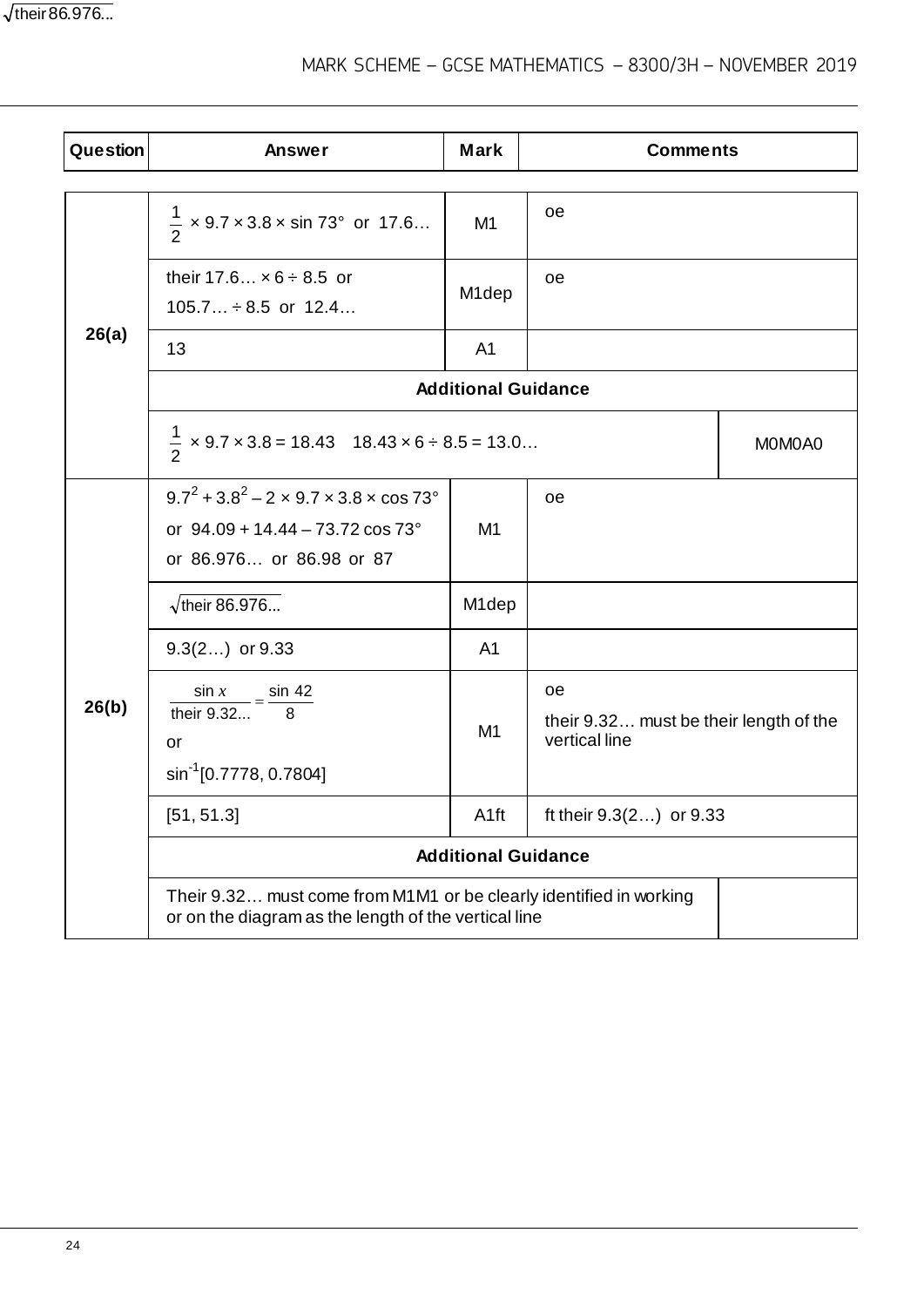| Question | Answer                                           | <b>Mark</b>    | <b>Comments</b> |
|----------|--------------------------------------------------|----------------|-----------------|
|          |                                                  |                |                 |
|          | $(PQ =) a + b + c$                               | M1             | oe              |
|          | $(XY=)\frac{2}{3}a + b + \frac{2}{3}c$<br>or     | M <sub>1</sub> |                 |
|          | $(XY = -\frac{1}{3}a + a + b + c - \frac{1}{3}c$ |                |                 |
|          |                                                  |                |                 |
| 27       | $(PQ =) a + b + c$                               |                | oe              |
|          | and                                              |                |                 |
|          | $(XY=)\frac{2}{3}a + b + \frac{2}{3}c$           | A <sub>1</sub> |                 |
|          | and                                              |                |                 |
|          | No, as XY is not a multiple of PQ                |                |                 |
|          | <b>Additional Guidance</b>                       |                |                 |
|          |                                                  |                |                 |